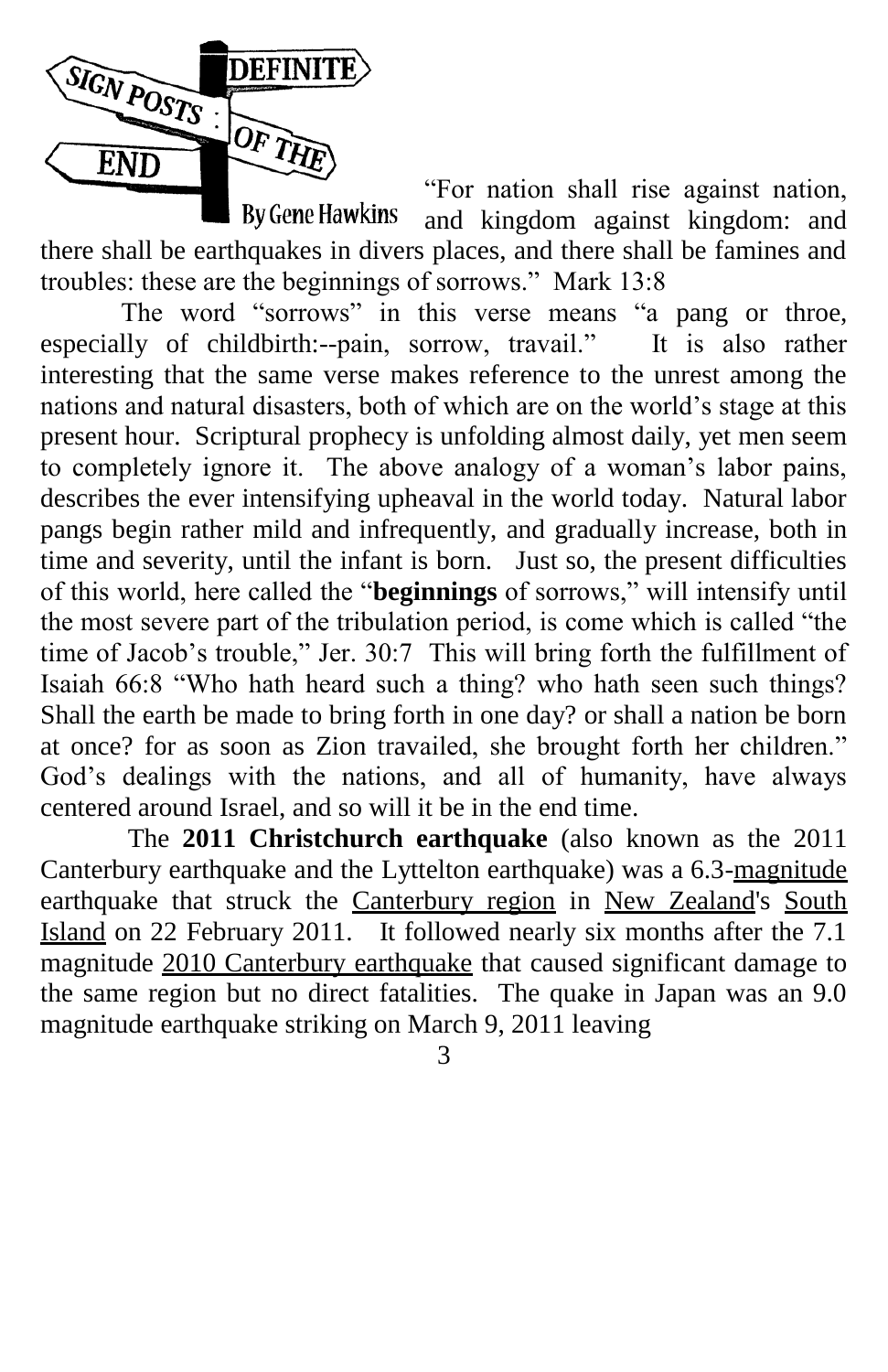horrendous damage and loss of life, and while the nuclear reactors withstood the earthquake, as they were designed to do, the tsunami that followed damaged them severely. Not only so, but much of the area continues to reel, due to the tremendous "aftershocks." Many conflicting reports are circulating as to just how extensive that reactor damage is and what risk there may be due to nuclear contamination. Our opening text declares that that such disasters would occur in divers places and they are coupled with "famines and troubles," that is "disturbance, i.e. (of water) roiling, or (of a mob) sedition." It simply means that multiple problems occur beyond the initial devastation. This particular disaster has produced tsunamis as far away as Hawaii and California, and the Canadians have also been warned about such waves hitting their shores. We are yet to hear how the fallout from the damaged nuclear reactors may affect other nations.

It is rather amazing that we hear so many reports blaming this disaster on global warming, despite the fact that the information supposedly proving this "man made phenomenon" was officially deemed to be severely compromised and fabricated. Consider just a few of the comments from some die hard environmentalists, along with a few others, published in "The Daily Caller" on the internet, with the headline "Some respond to Japan earthquake by pointing to global warming." "Has the time come to demonstrate on solidarity – not least solidarity in combating and adapting to climate change and global warming?" "I'm worried that Japan earthquake, on top of other recent natural 'disasters,' is a sign we've passed point of no return for climate change." "An earthquake with an 8.9 magnitude struck Japan. And some say climate change isn't real?!" ―Never really believed all this global warming talk, but after the earthquake in NZ and today in Japan. Maybe we've ruined the world."

We wonder when men will finally wake up and realize that Jesus Himself prophesied very explicitly that these things should come, and perhaps "Global Warming" could be better translated "God's Warning." Some of the above comments indicate that men do realize they are becoming more frequent, but the overall tenor of such words seems to suggest finding a way of prevention. That will not happen, according to God's Word. Men have learned to "control" or "adjust" the time of a birth with certain drugs, but the labor pains of a woman in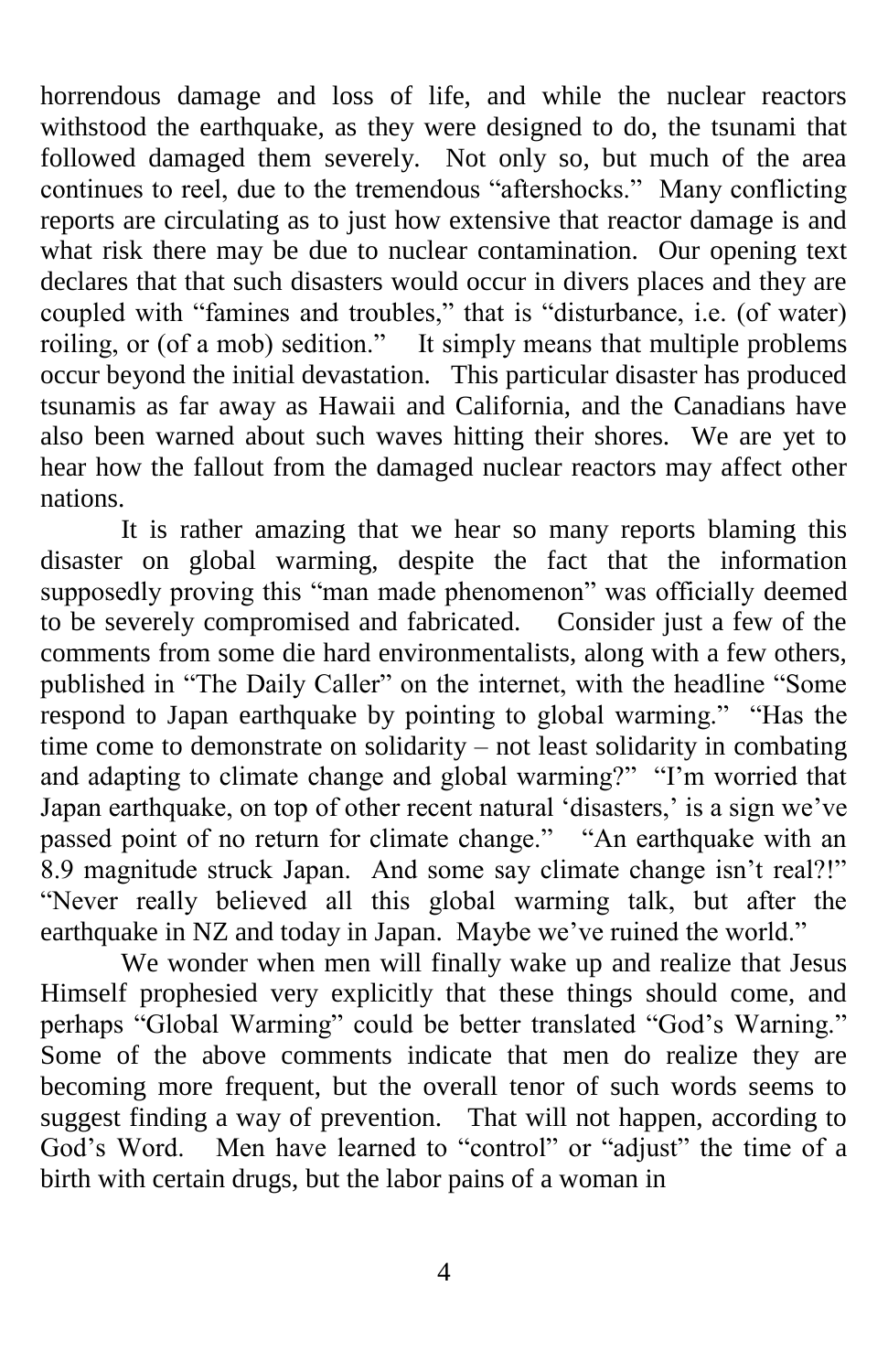childbirth will not be completely eliminated until her child is delivered. So also the birth pangs of this world. It is indeed a runaway train which has already left the station, its wheels having been set in motion by God Himself and the futile efforts and ingenuity of men will not stop it. The world itself is actually in revolt even as Paul tells us "...... that the whole creation groaneth and travaileth in pain together until now." Rom 8:22 Paul continues here declaring that God's people also feel such travail. "And not only they, but ourselves also, which have the firstfruits of the Spirit, even we ourselves groan within ourselves, waiting for the adoption, to wit, the redemption of our body." V. 23 The apostle here gives us the glorious prescription for our own lives during this time of sorrows. It is not to try and save our environment, but rather to concentrate on being delivered out of this world, "waiting for the adoption" (sonship) or manifestation of the fact that we are the sons of God. V. 19

Mark has specifically targeted earthquakes in his warnings of this end time period, but Jesus' words in Luke paint with a broader brush in reference to these same events. "And great earthquakes shall be in divers places, and famines, and pestilences; and fearful sights and great signs shall there be from heaven." Luke21:11 The "fearful" (frightening, alarming,) sights, along with signs from heaven, must include a great host of phenomena far beyond the control of men. These are very often rightfully called "acts of God" and would include volcanoes, famines, tsunamis, tidal waves, hurricanes, tornadoes, excessive snowfall, floods, drought, and multi-ton meteorites which have and could yet hit this earth. The ways of devastation for this little earth ball are legion, and man will one day learn that he can in no wise control any of them.

Insofar as earthquakes are concerned the "big one" has yet to occur. Those in Christchurch and Japan have been devastating, but let us remember, this is only the "beginning of sorrows." After the two witnesses have finished their allotted 1260 days of ministry, bringing the world to the middle of the tribulation, they will be killed. Three and one half days later they will be raised from the dead in plain sight, and immediately taken to heaven. This will bring a great earthquake in This will bring a great earthquake in Jerusalem whereby the 10<sup>th</sup> part of the city of Jerusalem will fall and seven thousand will be slain. Rev. 11:13 Such devastation will be followed a short time later by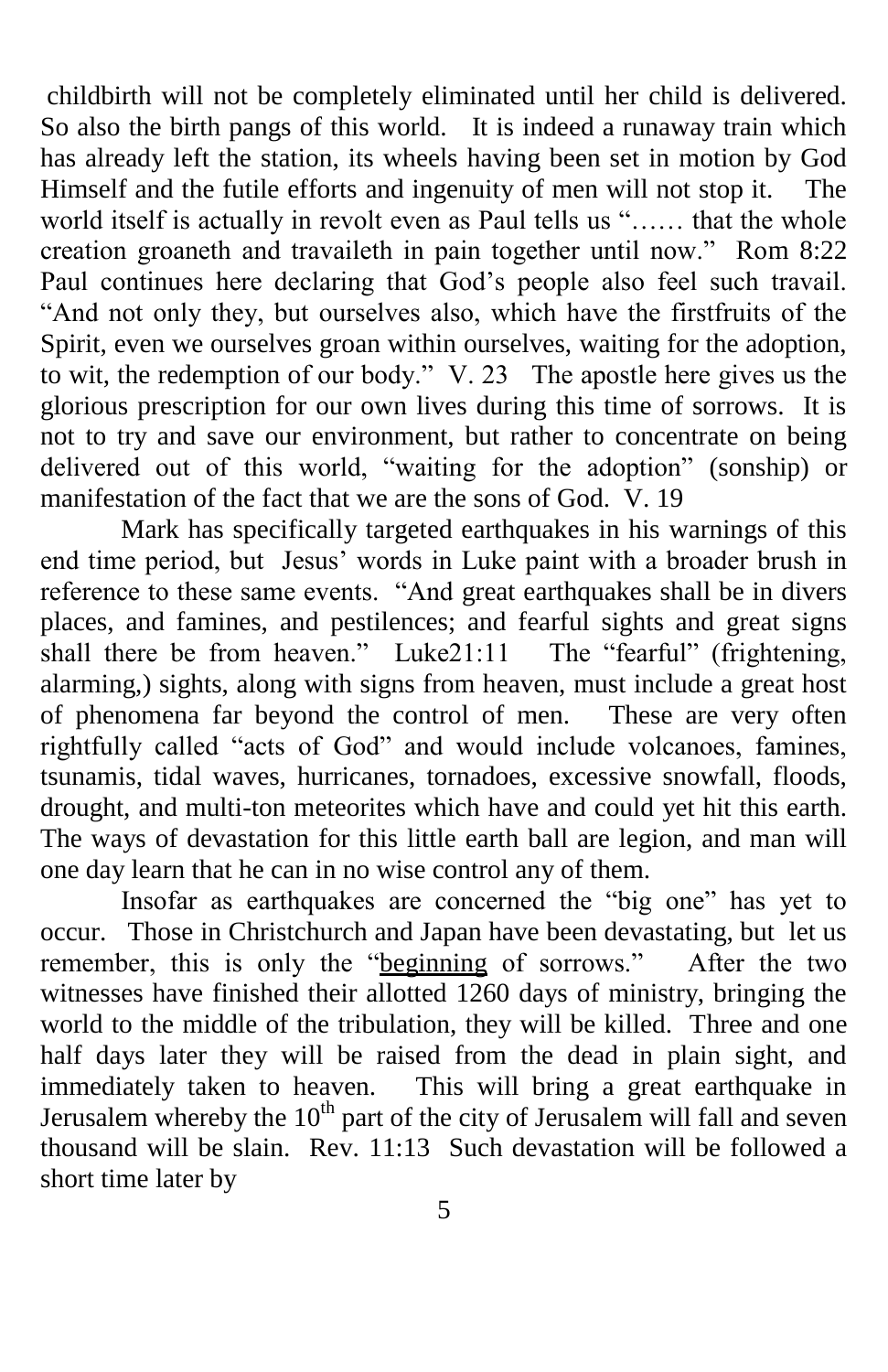―…..a great earthquake, **such as was not since men were upon the earth,** so mighty an earthquake, and so great." Rev. 16:18 The devastation in this one is so massive that the "great city of Babylon" or modern day Rome will be divided into three parts. Other cities of nations are also said to fall at this time but "....great Babylon came in remembrance before God, to give unto her the cup of the wine of the fierceness of his wrath." V. 19

The great conflicts between kingdoms and nations are also included in this beginning of sorrows, and such skirmishes are extremely prominent at this present time. Egypt has already dethroned former President Mubarak, as she apparently leads the rest of the world toward democracy. Libya has tried to follow that same pattern, but at this writing her situation seems to fit the "kingdom against kingdom" scenario, as factions within the nation rise up against Libyan dictator Muammar Gaddaffi, resulting in tremendous bloodshed and unrest. It seemed for a time that these Egyptian like demonstrators were winning, but in recent days, the national government has taken control of key

strongholds occupied by those protestors. Other nations in the world community, some of which are pressing the democracy issue, are truly perplexed and distressed (Luke 21:25) because they are simply at a loss as to which direction to take. The democratic forces in Libya have cried out repeatedly to Arab, as well as other nations, to enforce a "no fly zone" over the country to prevent Gaddaffi from striking them so severely from the air. New items abound on this matter, but even though most agree that Gaddaffi must be replaced by democracy, all relay basically the same message. *Mercury News* reported that the effort led at the G-8 meetings in Paris by French and British diplomats "ran aground." "Germany's envoy saying his country was "very skeptical" about military action against Moammar Gadhafi's forces. Foreign ministers from the so-called Group of Eight countries agreed more action within the U.N. Security Council is needed to pressure Gadhafi—possibly through new sanctions, but not military action, diplomats said." Germany's foreign minister, Guido Westerwelle further stated, "Our position is well known: We are very skeptical about any military intervention, including a no-fly zone in Libya. We do not want to get sucked into a war in North Africa. We want to avoid any slippery slope in this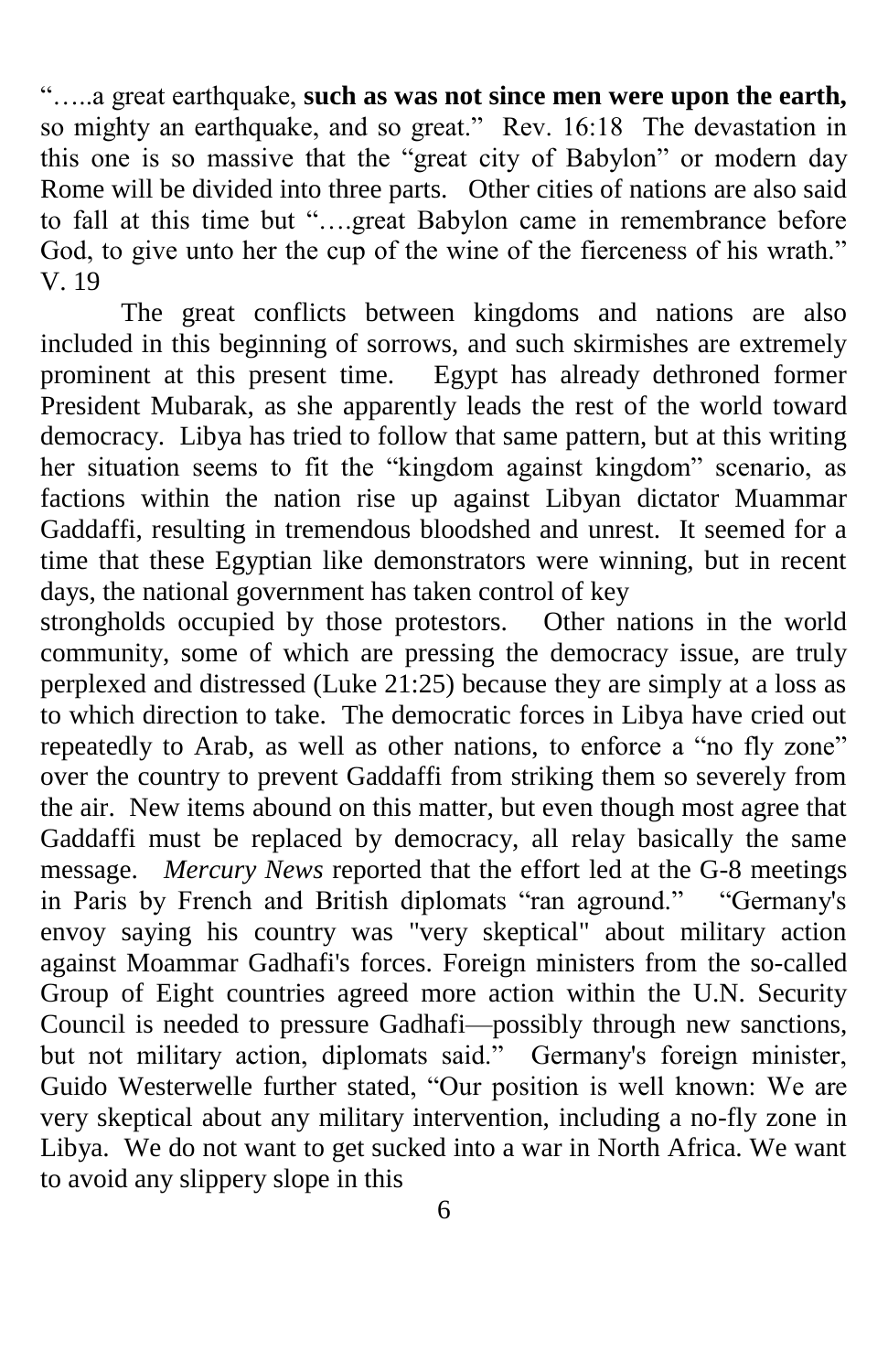direction." *The New York Times* reports that "An American official, who discussed United Nations deliberations on the condition that he not be identified, said the Security Council had moved more quickly on Libya than on almost any issue in recent years. The body is poised to take further steps, if warranted, like "a rapid deterioration, a significant uptick in violence," he said. "In terms of big ideas like a no-fly zone, if the international community is ready, and there is a need to impose a no-fly zone or authorize use of force, that would require another whole debate and resolution." U.S. Secretary of State Hillary Clinton reinforced this same message saying that a "Libya no-fly zone" is a UN decision. Italy weighed in with further complications due to a 2008 treaty, wherein "Italy pledges not to use "direct or indirect" military force against Libya, or to allow the use of its territory "in any hostile act against Libya." Italian Foreign Ministry spokesman, Maurizio Massari, also noted that "Italy had suspended the treaty, not revoked it, and would evaluate how to proceed as the conflict in Libya evolved."

All of these accounts simply show that these nations, though outwardly expressing great sympathy for those suffering so severely at the hands of Gaddaffi, are looking out, first of all, for their own interests and it surely does not take great speculation to realize that many of their decisions will be predicated upon economic considerations. War is expensive. It also seems quite apparent, by the world economic crisis that monetary issues will be at the forefront of ushering in a one world government.

Kingdom shall rise against kingdom, and such a declaration could well be applied to present difficulties in this country. Paul warned ".....that in the last days perilous times shall come." II Tim. 3:1 Rather than political difficulties the apostle speaks in this portion of the inward motivations of the flesh, stating that ".... men shall be lovers of their own selves, covetous, boasters, proud, blasphemers, disobedient to parents, unthankful, unholy, Without natural affection, trucebreakers, false accusers, incontinent, fierce, despisers of those that are good, Traitors, heady, highminded, lovers of pleasures more than lovers of God; Having a form of godliness, but denying the power thereof:...." V. 2-5 The current situation in Wisconsin, where the "kingdom" of a union has risen up, and some politicians fled the state to avoid voting on measures put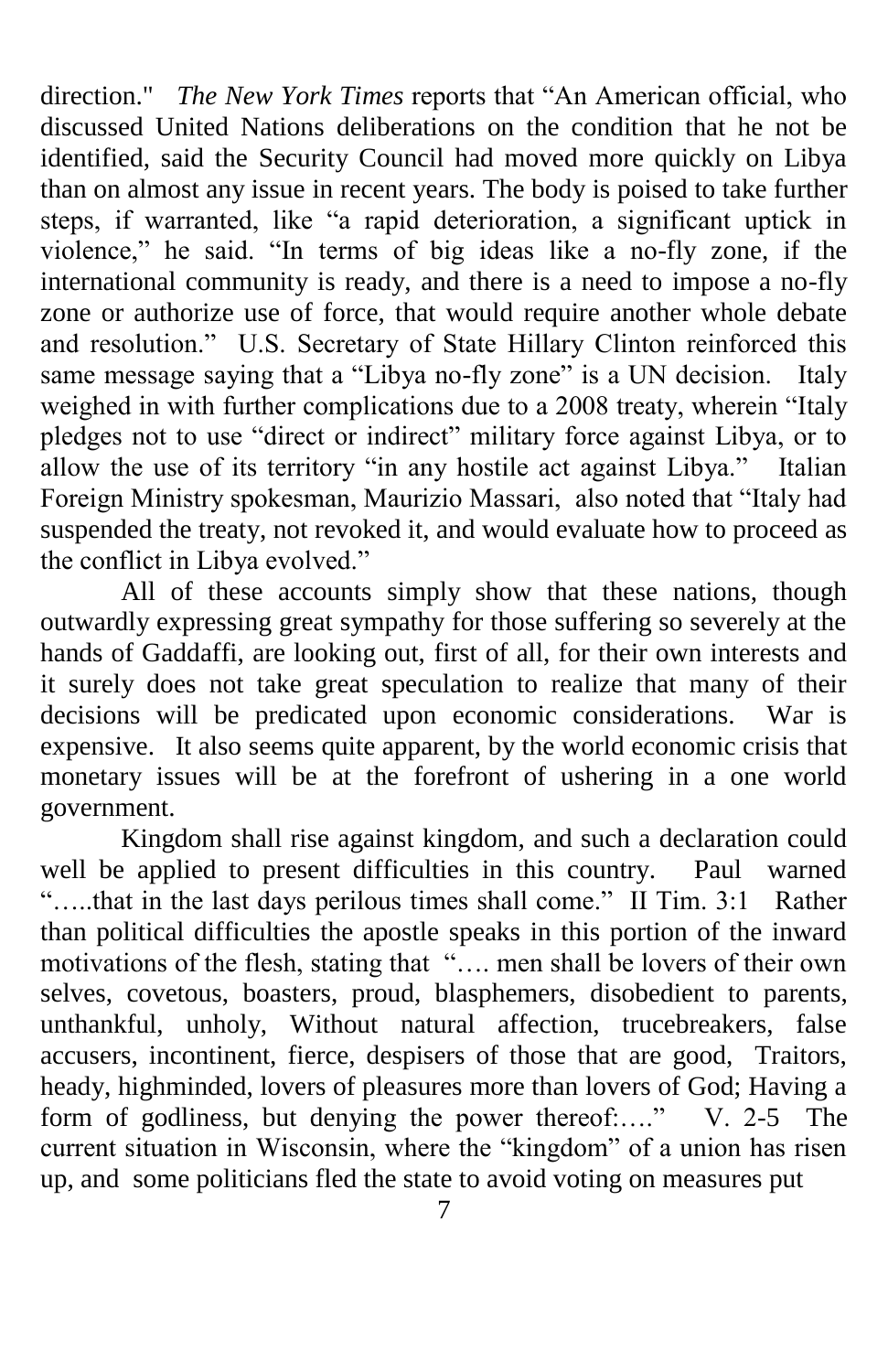forth by the Governor, to address the severe economic crisis of a bankrupt state which can in no wise meet its financial obligations. Many states, which are in the exact same condition as Wisconsin, are watching intently to determine if this might be the path they must follow to keep from falling into the same pit of economic chaos. Also at issue is the recently passed health care law, already declared by certain Federal Judges, to be unconstitutional. A number of State Attorneys General have filed law suits against it, and it seems that a showdown of "kingdom against kingdom," within a nation, even as we see politically in Libya, may be in the offing.

The verses from Romans 8, quoted above tell us plainly that those looking for Jesus to come will, in no wise, escape these sorrows which are even now, coming upon this world. Right now rising gasoline prices and other hardships and other shortages are the primary culprits, but verses 24,2 tell us what to do about it. "For we are saved by hope: but hope that is seen is not hope: for what a man seeth, why

doth he yet hope for? But if we hope for that we see not, then do we with patience wait for it." We have seen before that, despite the exhortations, demands, calls to prayer, or any other religious or political effort, this planet will not be preserved. Ours is not to try; and it can be very dangerous to our own spiritual development if we do bow to that obsession, for it will take our eyes off the real goal: the coming of Jesus! It is rather our responsibility to keep our eyes on the "hope" which is here set forth as salvation. "If we hope for that we see not..." is an expression of faith. It is imperative that we look beyond present world conditions, even those in our own country, and realize that we are not of this world. We are only pilgrims passing through and must look by faith to those things which are not seen, to the time when our glorified bodies will outwardly reveal what and who we have been all along, THE SONS OF GOD! Rom. 8:17-19.

> Why is He silent when a word Would slay His accusers all? Why does He meekly bear their taunts When angels wait His call?

"He was made sin," my sin He bore Upon the accursed tree; And sin hath no defense to make -- His silence was for me.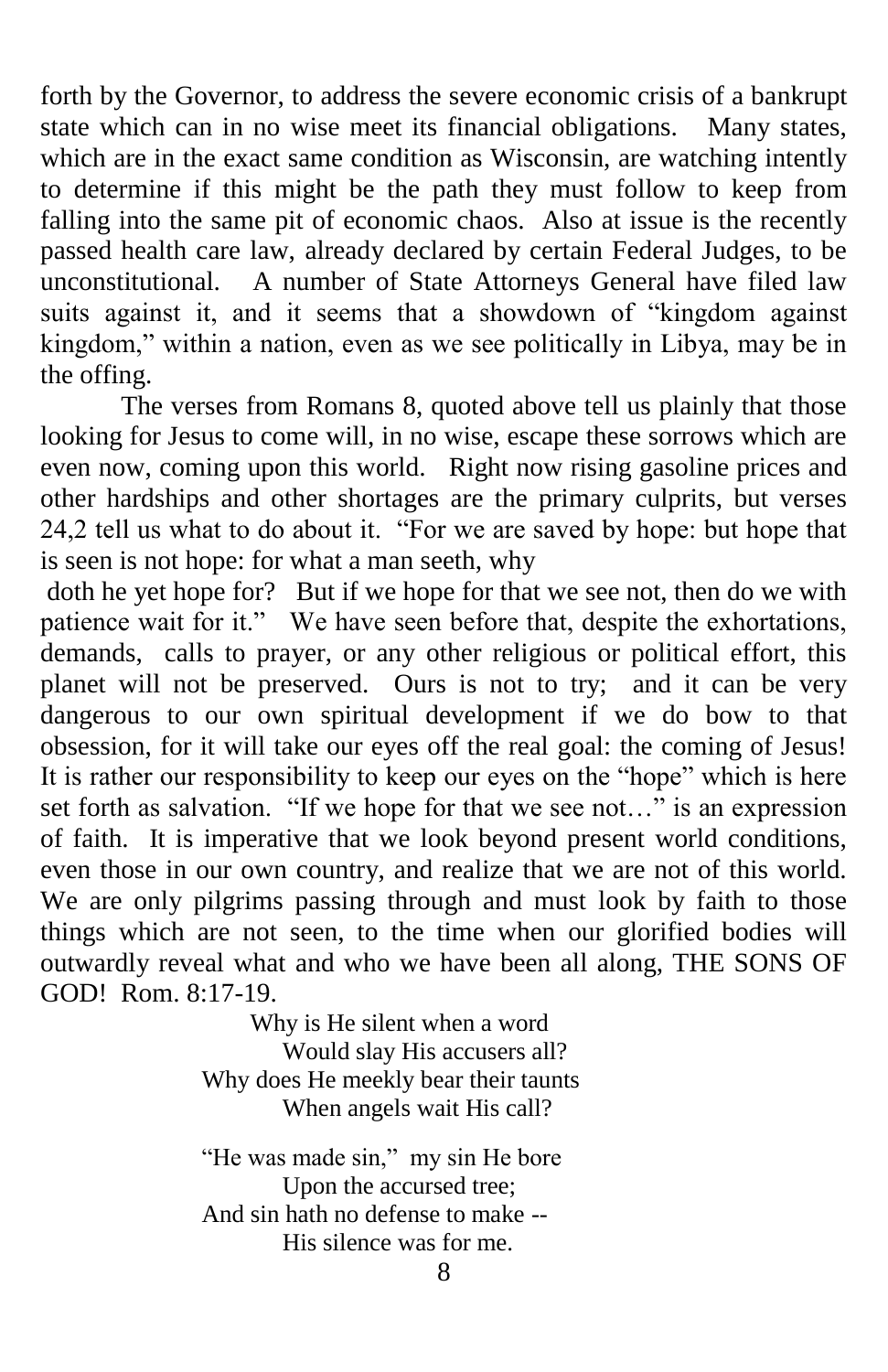## OUR CONFLICT OF FAITH Walter Anderson

"Being justified freely by his grace through the redemption that is in Christ Jesus:" - Romans 3:24.

―That as sin hath reigned unto death, even so might grace reign through righteousness unto eternal life by Jesus Christ our Lord." Romans 5:21

There can be no self-delusion where grace is accepted by faith. God and His Blessed Son are altogether glorified therein. All creatures' vain assumptions fall smitten in self-despair, under the impact of grace's authority to reign.

His resurrection glory, acclaimed to be "Almighty." His invincible will, must be manifest in all the earth as well. Now in mystery, Christ in the fullness of the Godhead bodily, dwells in His Bride upon earth - in manifestation of the Spirit! The Bride accepts His fullness, and so lives in His glory by the Holy Spirit.

As "all things" serve Christ, the absolute Potentate, so "all things" must serve the Christ in us Christ can fully glorify Himself in His Bride. Think on this!

All self-attainment is mere presumption, and frustrates grace in its inner workings. Through grace, God Himself is pleased to glorify His Son within our hearts.

All sufficiency of grace comes forth by faith alone, in the life of Christ. All self-trust is the height of deception and arrogances of pride. Man's pride is smitten to utter humiliation, by the glory of grace.

For grace to reign without dispute is to allow Christ complete access to our innermost being. He must possess all in love, to be satisfied in holy wedlock and bliss! Our own self-will is judged to the very core. The victory is grace.

We must learn, sooner or later, that dependence upon flesh is false. This becomes painfully true when it comes to our own human nature. Let it be remembered that nature does not produce grace. Abraham found this out in the birth of Ishmael, whose mother was Hagar after the flesh.

Only faith pleases God; without it, it is impossible to please Him. God's way to life is faith alone! "The just shall live by faith" - Romans 1:17. In believing God, we accept His declaration apart from our own reasoning.

We, as mere creatures, only reason from within our own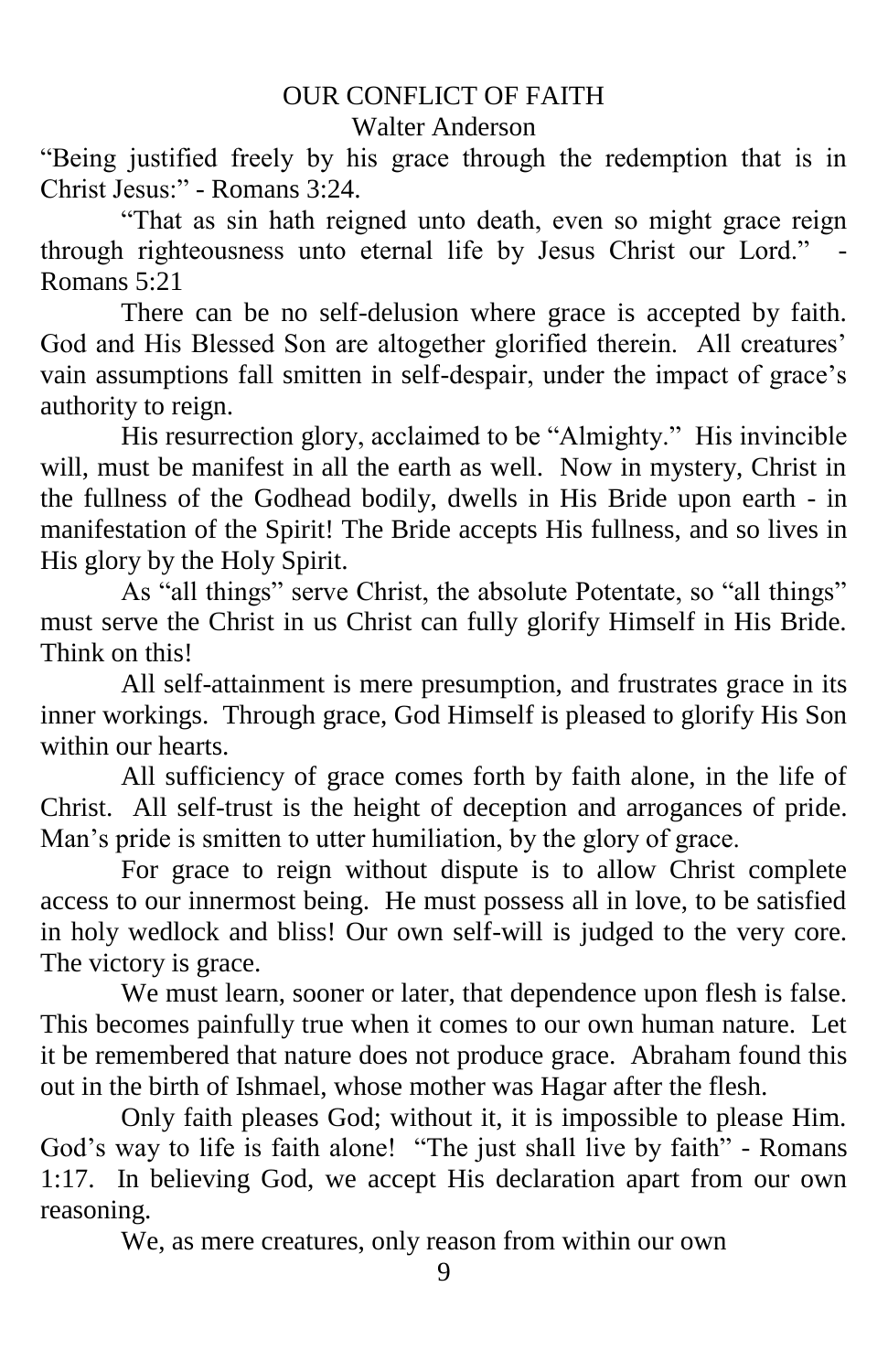viewpoint, and our self-importance is so very dear to us. Only grace, received in faith, changes the entire disposition of our hearts! Through it, we become willing to accept God's will in any matter. This is victory.

God's will is contrary to human reason. God's sovereignty over the human will must be accepted, beyond all of our own considerations. He must be "all in all," if He is to be Sovereign and undisputed Lord.

We too must experience the contest between Jacob and the angel all over again. By sheer strength and might he would have overcome the messenger of God. "And he (the angel) said, Let me go, for the day breaketh. And he said, I will not let thee go, except thou bless me" -Genesis 32:26.

The reality is that we find our conflicts are with the Word of God. By our sheer self-determination and will, we would seek to overpower It within our hearts. We must learn by experience that the letter of the Word is God's messenger, the very Logos ("Word," Greek) Himself.

Finally, in our desperation, we anticipate the strength of Logos to be Almighty. As we submit, we cling in desperation of despair to receive all blessings from our Beloved Bridegroom. Surely the Scriptures must needs be fulfilled in us. Our self-effort has been vanquished, and grace has secured our hearts in love to our Beloved! We are willing to let Him reign and be glorified in our lives!

So, "without controversy" great is the mystery of godliness" in our lives in Christ and in God, through the fullness of the Holy Ghost. Oh, blessed grace! The very Trinity dwells in our hearts, in the full pleasure of the Godhead!

Such is the possession of love in the Bride of Christ. She has had her confrontation with the fullness of the Godhead in her Bridegroom! How invincible her love is, to possess all the fullness which dwelleth bodily in Christ Jesus. He becomes her most Blessed "I AM THAT I AM<sup>!</sup>

She has come to His stature - Very God and Very Man! "Be Thou exalted, O God, above the heavens; let Thy glory be above all the earth" -Psalm  $57:5$ .

How has this great gap between heaven and earth been bridged? What impossibilities they are! The inconceivable chasm is now bridged in grace! All victory is secured in the precious blood of the Lamb. Now it is the virgin Bride of Christ, who may comprehend all things in heaven and in earth through her Beloved. Israel never heard of Such faith! Grace has found the choicest vessel of election! Herein dwells the glory (10)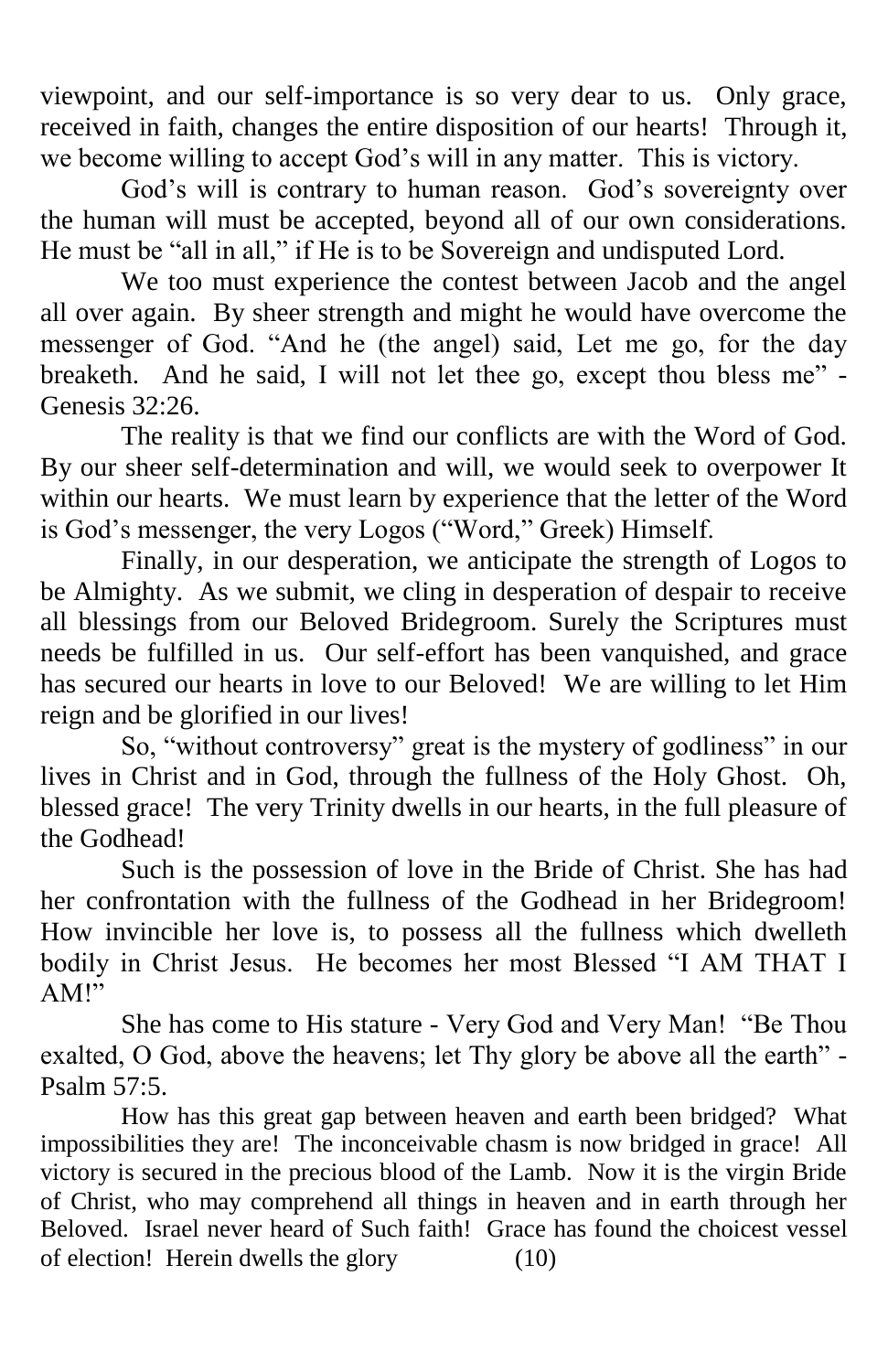of the Godhead, in Christ! How great, beyond all expression of words, is wisdom manifest now in the "fairest of women!"

Oh, the magnitude of the infinite depths of the Godhead before the beginning of creation! "He hath made the earth by His power, He hath established the world by His wisdom, and hath stretched out the heaven by His understanding! - Jeremiah 51:15.

Notwithstanding creation's complexity and variety, wisdom also bears rule over all kingdoms in the past and present. Wisdom stands with the Lord in all His administrations! "Daniel answered and said, Blessed be the Name of God for ever and ever: for WISDOM ('the Lord possessed Me in the beginning of His way' - Proverbs 8:22) AND MIGHT ARE HIS: And He changeth the times and the seasons: He removeth kings, and setteth up kings: He giveth WISDOM unto the wise, and knowledge to them that know understanding: He revealeth the deep and secret things: He knoweth what is in the darkness ('and darkness was upon the face of the deep' - Genesis 1:2), and the light dwelleth with Him" - Daniel 2:20-22. This light of His glory was in the beginning and came forth to dispel chaos. "And the light shineth in darkness; and the darkness comprehended it not" - John  $1:5$ 

she now rules in the kingdom of men. "Counsel is mine, and sound wisdom: I am understanding: I have strength. By me kings reign, and princes decree justice. By me princes rule, and nobles, even all the judges of the earth"-  $P_{\text{TOV}}$ , 8:14-16.

These foregoing accounts, show wisdom's activity in the past. Now for the present, in redemption's scheme. God discloses "even the mystery which hath been hid from ages and from generations, but now is made manifest to His saints" - Colossians  $1:26$ . It is to be seen that "this mystery" is very comprehensive in what it includes. Many just establish it as beingthe Church, as the Body of Christ. Far more is implied, as being made effective through the sacrifice of Jesus Christ on the cross.

Paul declares his ministry to be "according to the dispensation of God which is given to me for you, to fulfil the word of God;" Col. 1:25 This sets his ministry apart from all human authority and ordination. It must carry in it the full revelation of all scriptures that precede it. This purpose in Paul's calling is "to fulfil the Word of God." How tremendously important this is. To "fulfill" is from the Greek word "playro-o" meaning "to cram, to furnish, finish, accomplish, complete, fill (up), perfect."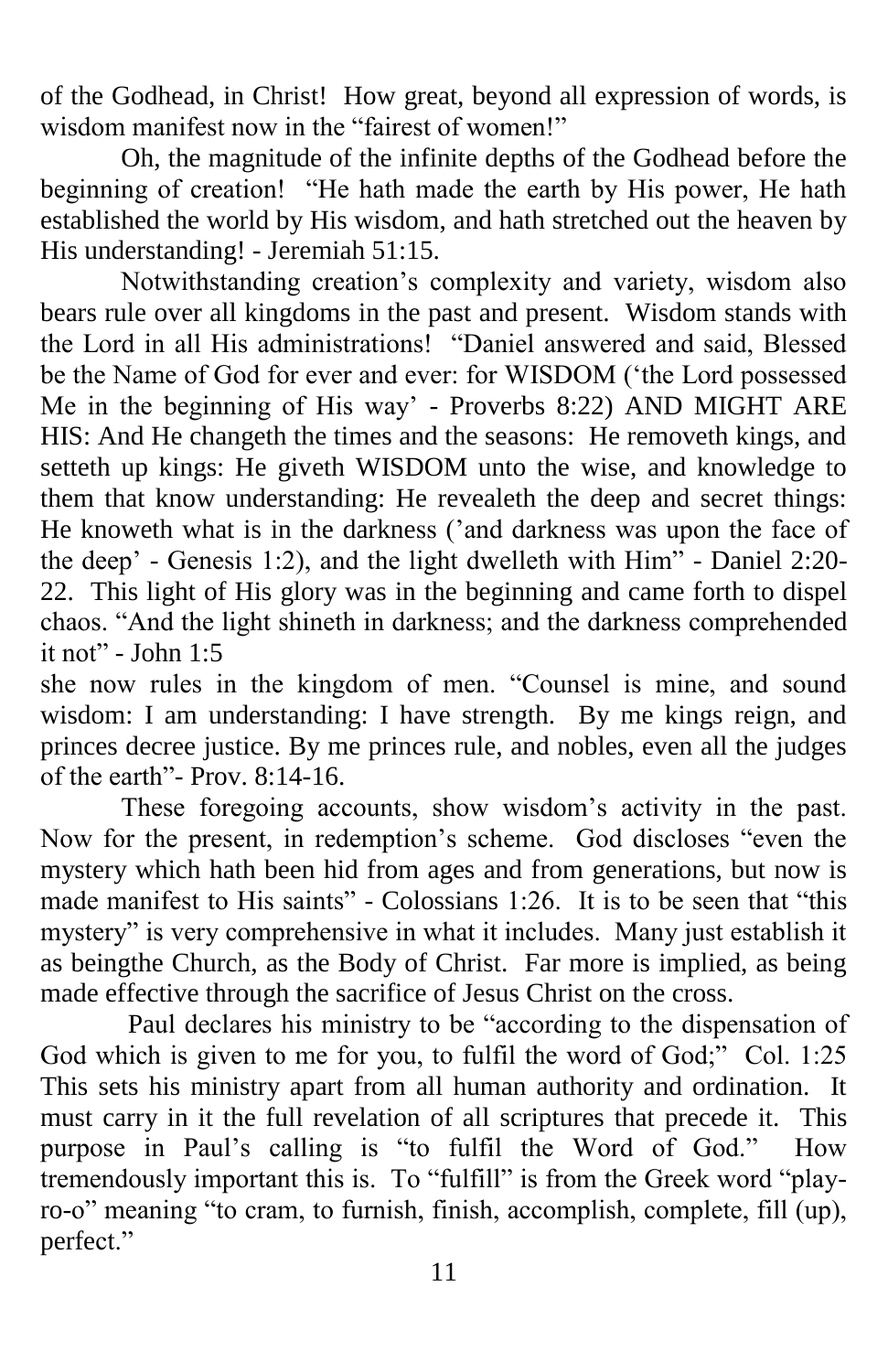Within the confines of all Scriptures, that are completed or finished through Paul's revelation, must also be "wisdom." A portion of Scripture surely pertains to wisdom, "which is now made complete," through the ministry of grace. The wisdom of God is spoken in mystery, in all of Paul's stewardship - "But we impart a secret and hidden wisdom of God, which God decreed before the ages for our glory" - I Corinthians 2:7 R.S.V. I Corinthians1:23,24 declares that wisdom is found in the preaching of the Cross - "But we preach Christ crucified, unto the Jews a stumbling block, and unto the Greeks foolishness; but into them which are called, both Jews and Greeks, Christ the power of God, and the wisdom of God." So wisdom must be manifest at the Cross, in the death, burial, and resurrection of Christ.

Let it be understood also, on the contrary, that man's wisdom is, at the Cross, nullified completely and rendered useless! "For it is written, I will destroy the wisdom of the wise, and will bring to nothing the understanding of the prudent" - I Cor. 1:19. All the philosophical wisdom of the ages would hold that man was his own redeemer, and possessed the power and means to secure his own betterment. This would make Christ's death in vain. Golgotha was the place of the skull - the end of man's reasoning. Can he think through death unto resurrection? By no means! Impossible! All reasoning ends in death! It must be faith alone that perceives. So wisdom can only be understood through faith, apart from all reasoning. It transcends all thought of the creature! In being inconceivably great, wisdom is apprehended by believing God as grace is apprehended. "Every good gift and every perfect gift is from above and cometh down from the Father of lights, with whom is no variableness, neither shadow of turning" - James 1:17. James 3:17 likewise asserts -―But the wisdom that is from above is first pure, then peaceable, gentle, and easy to be entreated, full of mercy and good fruits, without partiality, and without hypocrisy." Just as grace bridges the gap between heaven and earth, the past to the present, so wisdom also has this inherent power. ―Christ…..is made unto us wisdom‖ - I Corinthians 1:30.

We may perceive, by illustration, the physical properties of light in its relationship to the sun. By itself the sun as a star, is one immense fireball. Through the means of light waves, this light, heat, and energy are transmitted from its body in all directions. Through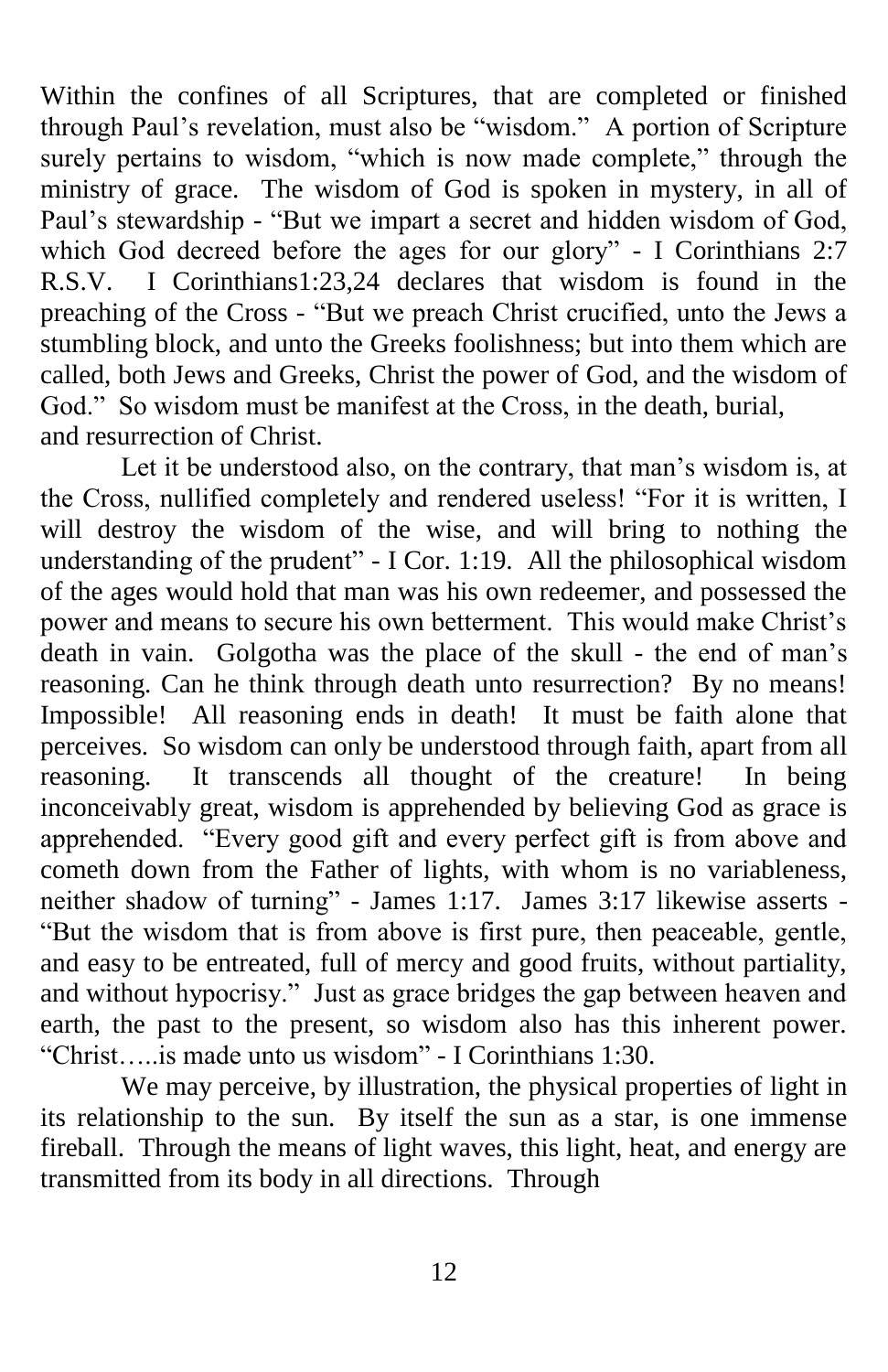this means of radiation, all other physical bodies like the earth, moon, and planets assimilate the sun's rays. They thus receive all its content and benefits.

So likewise, the Bride of Christ in her human spirit receives the wisdom of Christ in pure light and spirit. As she assimilates wisdom's glory, she becomes wisdom in very essence and being. Whatever, we assimilate in spirit, we become also! In the very substance of wisdom, the Bride comes to know Christ's death and resurrection. The light of wisdom penetrates all the unknown confines of death, and brings it forth to understanding and reality. With our own reason, we could not know the meaning of Christ's death. Therefore, in faith, the Apostle Paul who apprehended wisdom could say, "That I may know Him, and the power of His resurrection, and the fellowship of His sufferings, being made conformable unto His death; if by any means I might attain unto the (out) resurrection of the dead" - Phil. 3:10,11.

The apostle secured the effective power of wisdom to know Christ's death and become conformable to it, otherwise, His death would have meant no more than any other. Paul became like Christ in his death! All its issues were brought to light by the power of wisdom. This is declared in Psalm 68:20 - "He that is our God is the God of salvation; and unto God the Lord belong the issues from death." All the "issues" of Christ's death became known to Paul, in believing God who bought them forth in wisdom. After all, death holds no secrets from wisdom.

Wisdom penetrates all that is unknown in death, because it can go through all space and time . So Christ's death so long ago, becomes just as real today, for those who believe wisdom.

Paul knew that life was conceived in death, both physical and spiritual. So to know Christ's death was to come to know His glorious life! Without Christ's death, His life in glory can never be known. Nobody could ever apprehend Christ's glorified life, while He was still living in the flesh. This all shows the great advance of Paul's Gospel. Now Christ is known fully in the glory which His Father gave Him after His resurrection.

The mystery of "Christ in you, the hope of glory" is revealed to the Bride - "To whom God would make known what is the riches of the glory of this mystery among the Gentiles; which is Christ in you, the hope (or expectation) of glory: Whom we preach, warning every man, and teaching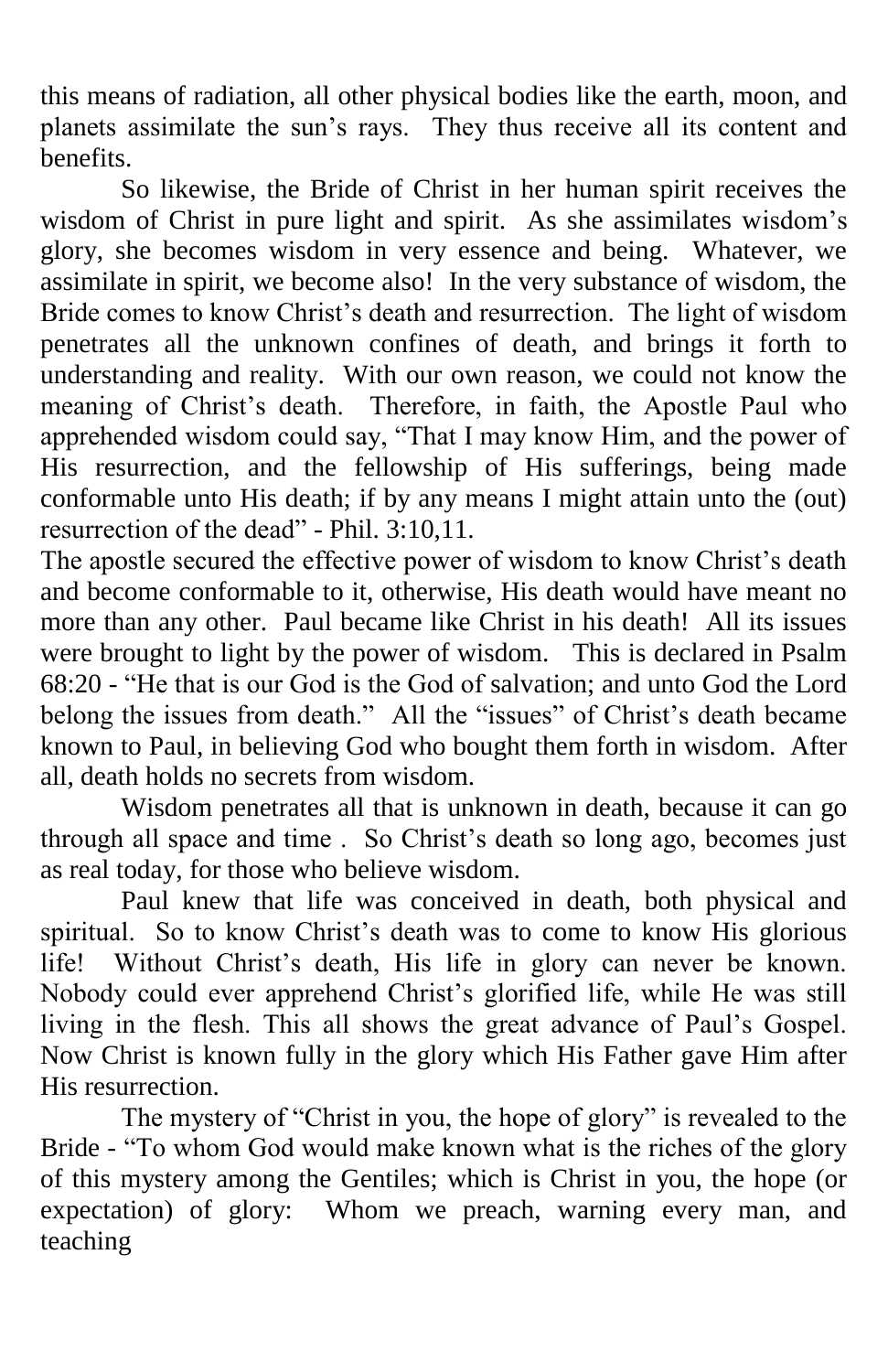every man in all wisdom; that we may present every man perfect in Christ  $Jesus'' - Col. 1:27.28.$ 

It is now the glorified Son of God in us - the believing Gentiles - that is the mystery or secret. Let it be understood that, prior to Christ's death, nobody was ever "in Christ." What a transformation the death, burial and resurrection has made! "Christ after the flesh," in the Gospels, was only followed as a Master - II Cor. 5:16.

By this glorified indwelling of the very Person of Christ Jesus, the Bride accepts the pre-incarnate Logos to be her true life! So inconceivable is this that it is rendered "the riches of the glory of this mystery." Herein, the adjective "this" makes it a most particular mystery. Through his preaching and teaching, Paul secured this marvelous revelation "in all wisdom" $-$ Col. 1:28.

This disclosure of "all wisdom," without reservations, gives the fullest insight to the grand transfiguration of wisdom. Do all believers apprehend this? By no means! They rather follow Jesus after the flesh, without His glory. Now, through wisdom, the Bride fully acquires Christ's very glory with the Father "to be made perfect," to become full grown.

Only by accepting Christ's death, burial, resurrection and ascension can she secure this blessedness of her Beloved! What riches of glory this is! Through wisdom, all that is in the glorified ascension of Christ becomes the very experience of the Bride. This is far beyond human knowledge. The experience of its very reality becomes the woof and web of her very being.

So grace has come forth to transform wisdom unto the Bride of Christ! Indeed, this is "the riches of the glory of this mystery." Through the Holy Spirit, "the deep things of God" are fully manifested. Without wisdom, Paul in his human faculty could never have apprehended such unreachable depths of the Godhead before the world began.

~~~~~~~~~~~~~~~~~~~~~~~~

Truth is not a "what," but a "Whom." We should rest our souls upon a person, Christ, and not on a philosophy.

\* Christian faith is both assuring and enduring.

\* Silence can be beautiful and impressive; don't break it unless you can improve on it.

\* Giving up is the ultimate tragedy.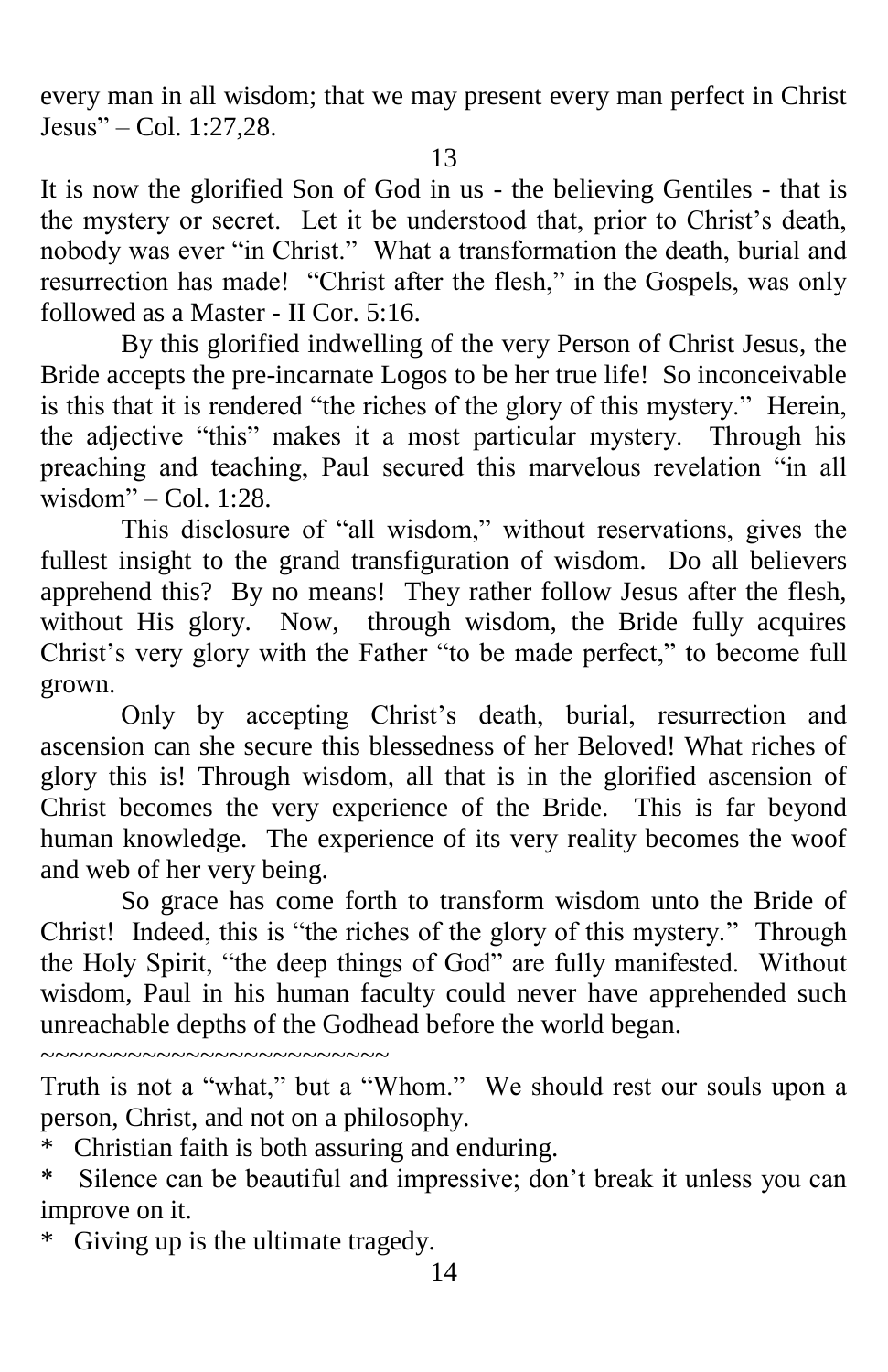# DRY BONES Dr. Vicky Moots

Ezekiel 37:1-10 relates the story of Ezekiel in the valley of the dry bones. Verses 11 & 12 tell us that these bones actually speak of the nation of Israel and its restoration. "Then he said unto me, Son of man, these bones are the whole house of Israel: ... Therefore prophesy and say unto them, Thus saith the Lord GOD; Behold, O my people, I will open your graves, and cause you to come up out of your graves, and bring you into the land of Israel." But I would like to use this example of the dry bones and their healing applying it to us as individuals and to the Church which is the body of Christ. I would further use examples from the human body to illustrate its meaning.

The latter portion of Ezekiel 37:2 exclaims, "Lo, they were very dry." These bones represented a body that was once living, strong and healthy and joined together but died, dried up, and fell apart. The vultures, worms and other animals cleaned off all the meat from the bones (muscles, tendons, ligaments) and the marrow dried up as the heat of the sun evaporated any remaining moisture. They had obviously been dead for a long time and seemingly beyond hope of ever living again.

Bones are usually very moist, having an abundant blood supply, and they are filled with an amazing substance called marrow. Job 21:24 mentions it; "his bones are moistened with marrow". Bone marrow produces all the cells in the blood and is located in the center of the bone. The marrow stores iron and other building supplies to continuously form new cells as the old ones die off or are lost through blood loss, such as trauma or a bleeding ulcer. Healthy bone marrow (moist bones) is necessary for life. If the bone marrow dries up and fails to produce adequate numbers of blood cells, a person will soon die.

A doctor sometimes needs to take a sample of the bone marrow to test for certain illnesses such as leukemia or persistent unexplained anemia. This requires a special needle to drill through the outer bone into the core to obtain the sample. In cases of trauma or serious illnesses in which fluids must be infused quickly into the body, a similar needle called an interosseous needle can be pushed into the center of the bone where the marrow is located to deliver those fluids at a rapid rate. A large amount of fluid can be infused in a short period of time.

Proverbs 3:8 tells us that the fear of the Lord is "health to the navel and marrow to the bones". Furthermore, Proverbs 17:22 declares, "A merry heart doeth good like a medicine but a broken spirit dries the bone." (marrow).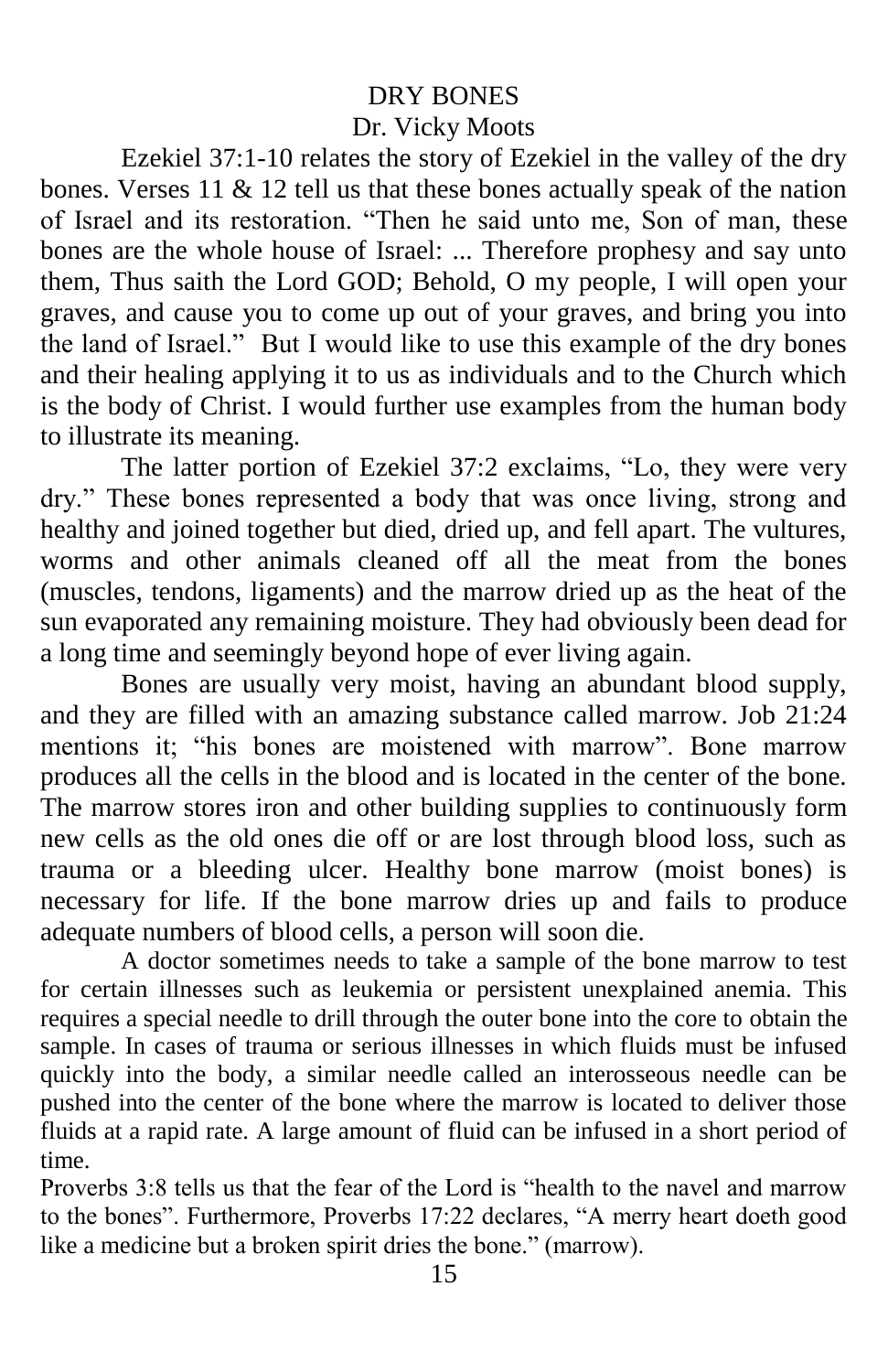The nation of Israel lost their fear of God and began to serve the gods of the nations surrounding them. When we fail to put God first in our hearts or lives and allow the cares of this life to take priority we too will soon dry up and become weak and lifeless, no longer able to stand before Satan. God questions the prophet further, "can these bones live?" Ezekiel 37:3 The answer is in verse 4: "Oh, ye dry bones hear the word of the Lord."

The word of God has the power to give or restore life. It is "quick" (living) and powerful (Hebrews 4:12) and sharper than any two-edged sword piercing even to the dividing asunder of soul and spirit, and of the joints and marrow. It is like the sharp, two-edged interosseous needle that can pierce into the marrow and infuse life into someone who is dying.

Bones are the frame work of the body that enables it to stand. For a living body, the bones are held together by joints connected by ligaments and surrounded by muscles to allow movement, enabling the body to function.

The dry bones in the valley not only needed to be moistened but to be joined together as a body and then to be given breath. This is a promise in verse 6: "and I will lay sinews upon you and I will bring flesh upon you and cover you with skin and put breath in you and you shall live."

This miraculous revival can only be accomplished by the lifegiving word of God's grace which is able to build us up (Acts 20:32). Eph 4: 15, 16 show us how this takes place. "But speaking the truth in love may grow up into him in all things which is the head, even Christ, from whom the whole body fitly joined, together (with all the ligaments and tendons) and compacted by that which every joint supplieth."

The word of God pulls us together as a body and builds us up in order that we may stand in the evil day. But to have life we must have breath, even as Ezekiel's dry bones in the valley.

Ezekiel prophesied in verse 7 – spoke God's word (to edification, exhortation and comfort 1 Cor 14:3) "and the bones came together." However there was no breath in them. Theefore, Ezekiel prophesied to the wind and the breath came into them and they lived and stood up on their feet an exceeding great army. V. 9,10

II Tim 3:16 declares, "All scripture is given by inspiration of God (―God breathed‖). Inspiration, in the physical body, is a part of breathing and means to inhale or to take a breath.

The Holy Spirit makes God's word become real and living in our own hearts, not just words on paper. Through HIS word,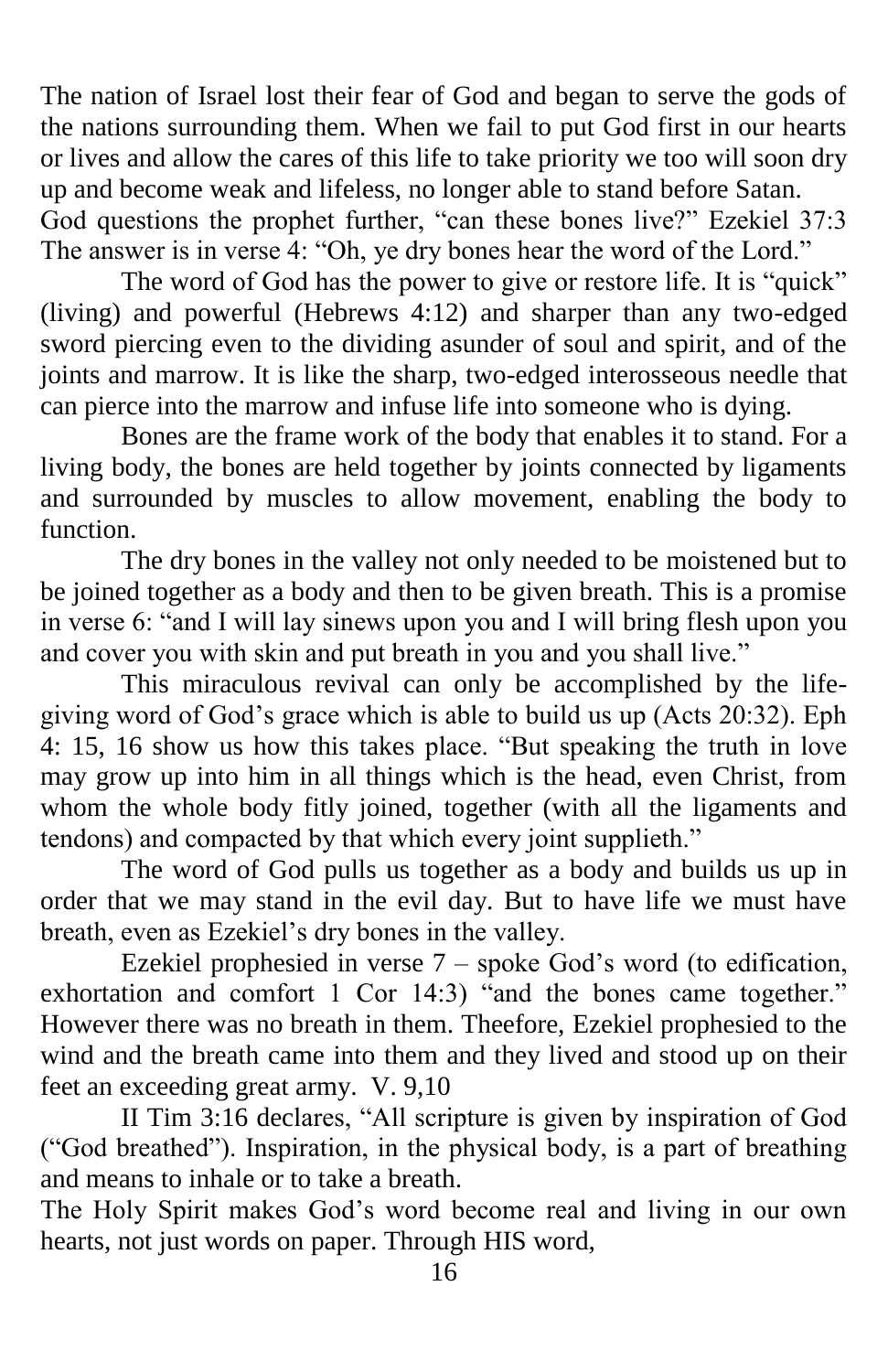God literally breathes into our souls the breath of life as He did into Adam's physical body. We can then "breathe out" Gods' word by the power of the Holy Spirit to give life to someone else.

Does your life seem like it is falling apart and you just can't seem to get it back together? Are you suffering from spiritual bone marrow failure? Let the word of God penetrate into your dried up bones and fill them with lifegiving marrow and allow the Holy Spirit to quicken God's word to your heart. The word of His grace will build you up and give you strength.

**Yes, those dried up bones can live again!**

### **RESURRECTION**

**If you've been resurrected from the dead, Without doubt, Tell it out. Lifted from the grave's dark night of dread. Sing and shout, Live it out. Jesus precious' blood for you was shed.**

**If with Him you from the tomb arose, In His love, Realms above, Far'up o'er the power of your foes. Way up there, In the air; . Jesus soon will all those things transpose.**

**If you've ascended to heaven's light In accord With the Lord, Life safe 'hid with Christ in glory bright, Praise His Name! Grace proclaim! Eternal joy is your sure birthright.**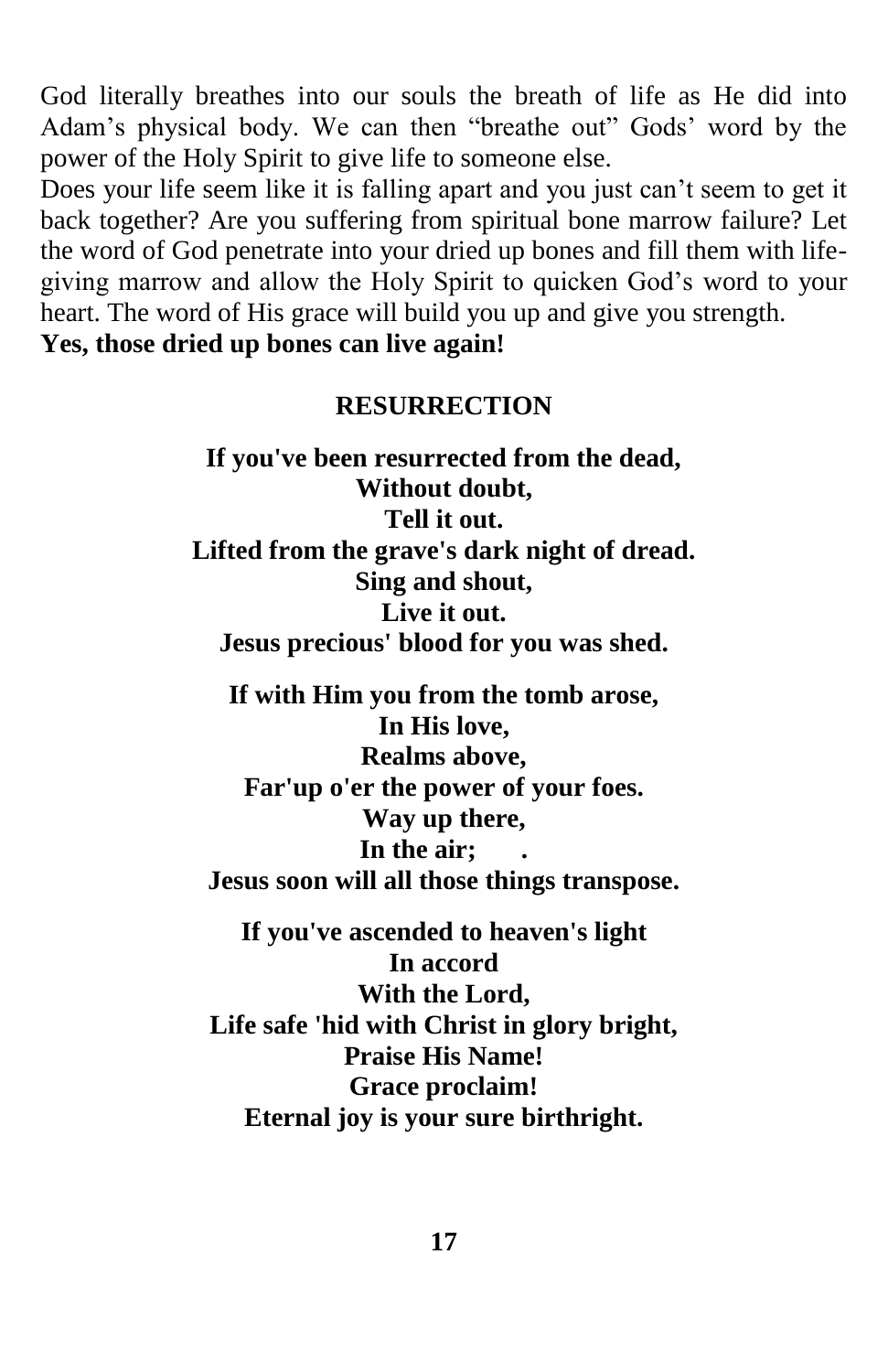From the Editor

**"Moreover, brethren, I declare unto you the gospel which I preached unto you, which also ye have received, and wherein ye stand; By which also ye are saved, if ye keep in memory what I preached unto you, unless ye have believed in vain." I Cor. 15:1-2**

LECTION

**Several years ago a man wrote an entire book, using the last six words of the above text to refute, in his words, "the ungodly doctrine of O.S.A.S. (Once Saved Always Saved.) He interpreted Paul's words to mean that if did not "tow the mark," and constantly keep in memory the message, "I preached unto you," he would not be saved because he would have believed in vain, and would then go to hell. He missed the entire burden of this chapter wherein Paul wrote to dispel the Corinthian myth that there was no resurrection. The phrase "unless ye have believed in vain" expresses only one of many consequences to humanity, if Jesus be not raised from the dead. Thus the apostle begins immediately in verses 3 & 4, proclaiming the death burial and resurrection of Christ as the basis for the entire plan of redemption. His brilliant outline continues as verses 5 to 8, list six eyewitness accounts of those who had seen Jesus in His glorified state, after He was raised from the dead. That list includes "…Cephas, then of the twelve: After that, he was seen of above five hundred brethren at once; …..After that, he was seen of James; then of all the apostles. And last of all he was seen of me also, as of one born out of due time."** 

**Paul continues his argument by listing eight devastating consequences to all humanity "…if there be no resurrection of the dead,…." for "if Christ be not risen, then (1) is our preaching vain, and (2) your faith is also vain……(3) we are found false witnesses of God; …. For if the dead rise not, then is not Christ raised: (4) your faith is vain; (5) ye are yet in your sins….. (6) they also which are**  fallen asleep in Christ are perished.....(7) we are of all men most **miserable." We would note that the possibility of our faith being vain, (without reason or cause) is actually mentioned three times, because of its importance and because it depends entirely on the resurrection of Jesus. It is a glorious (18)**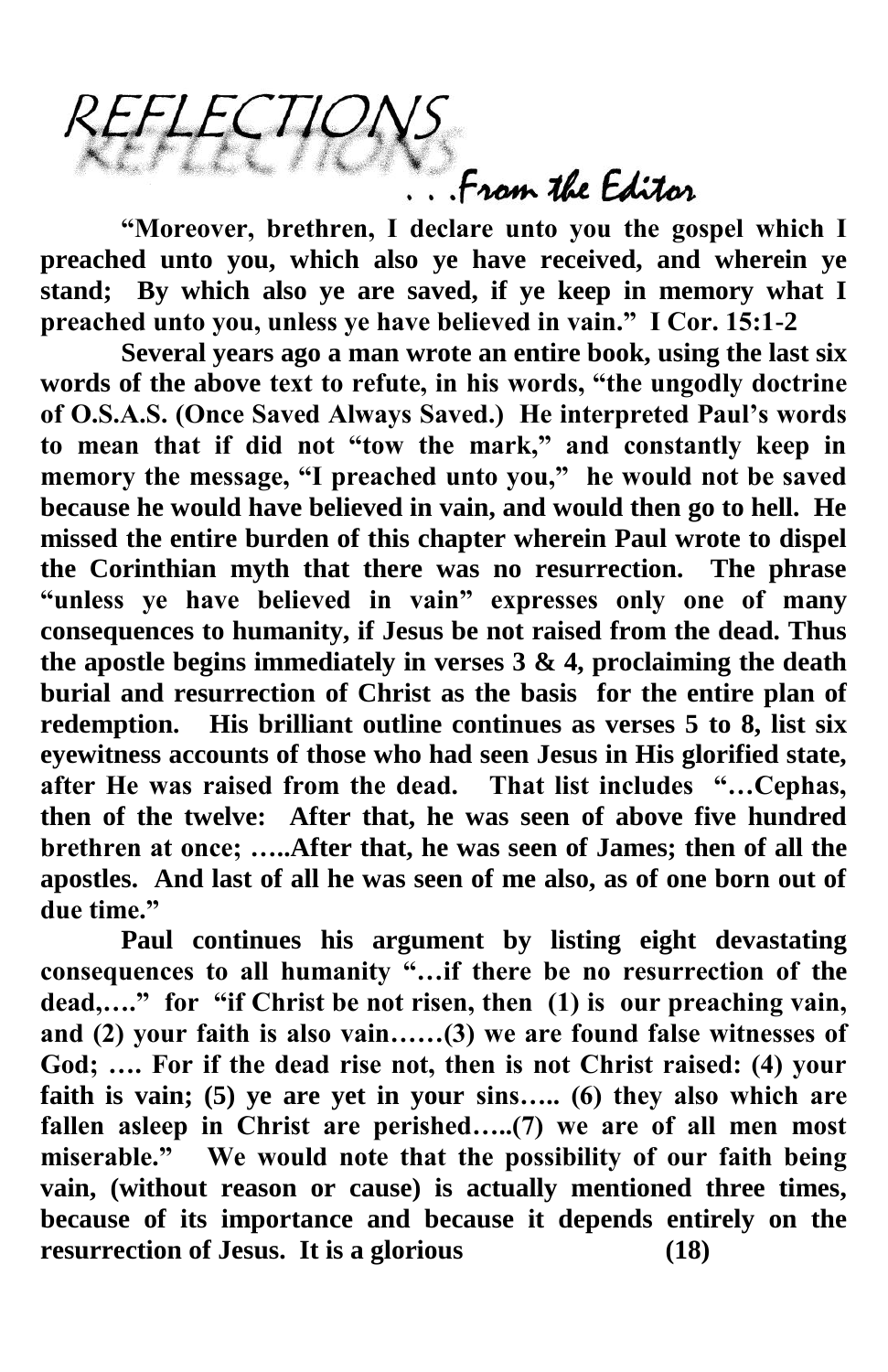thought and reality however, to see that Paul wiped out every one of the above consequences with one stroke of his pen; "But

now is Christ risen from the dead, and become the firstfruits of them that slept." V. 20 The Corinthians have in no wise "believed in vain," for their faith is guaranteed by the resurrection of Jesus.

This chapter continues with the **order** of the resurrection, as all in Christ shall be made alive "But every man in his own order:.." (orderly in arrangement (a troop), i.e. (figuratively) a series or succession:--order). V. 22,23 Paul then tells us that there are varying glories that will be manifest when the rest of the body follows the path of Jesus, the "firstfruits of them that slept." "There is one glory of the sun, and another glory of the moon, and another glory of the stars: for one star differeth from another star in glory." V.  $41$  Not only is there no threat of hell for the believer, but rather the possibility and glorious promise of sharing the highest sun glory with Christ.

The victory of the resurrection is concluded with these glorious words. "So when this corruptible shall have put on incorruption, and this mortal shall have put on immortality, then shall be brought to pass the saying that is written, Death is swallowed up in victory. O death, where is thy sting? O grave, where is thy victory? …But thanks be to God, which giveth us the victory through our Lord Jesus Christ. Therefore, (because of Jesus resurrection) my beloved brethren, be ye stedfast, unmoveable, always abounding in the work of the Lord, forasmuch as ye know that your labour is not in vain in the Lord." I Cor. 15:54-58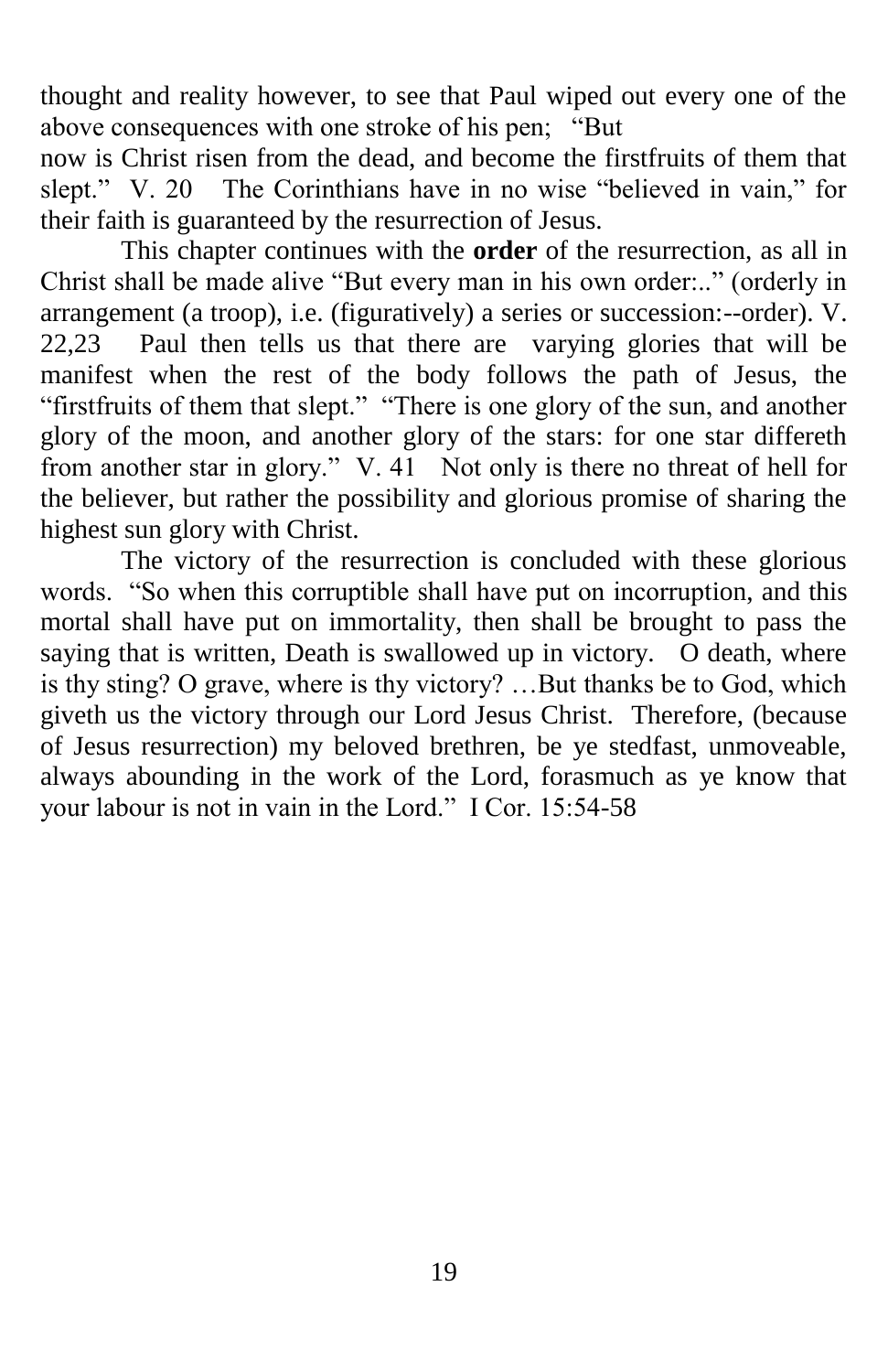### **BE OF GOOD CHEER**

Ty Robinson

Seven is the number of SPIRITUAL PERFECTION or SPIRITUAL COMPLETION, and seven times scripture records the phrase *"be* of *good cheer."*

"And he entered into a ship, and passed over, and came into his own city. And, behold, they brought to him a man sick of the palsy, lying on a bed: and Jesus seeing their faith said unto the sick of the palsy; Son, be of good cheer; thy sins be forgiven thee. And, behold, certain of the scribes said within themselves, This man blasphemeth. And Jesus knowing their thoughts said, Wherefore think ye evil in your hearts? For whether is easier, to say, Thy sins be forgiven thee; or to say, Arise, and walk? But that ye may know that the Son of man hath power on earth to forgive sins, (then saith he to the sick of the palsy,) Arise, take up thy bed, and go unto thine house. And he arose, and departed to his house. But when the multitudes saw it, they marvelled, and glorified God, which had given such power unto men." Matt. 9:1-8 Was this man exhorted to be of good cheer because his sins were forgiven him, or because the Lord healed him, or both? Surely he departed in good cheer because he was made whole both spiritually and physically, and no doubt felt better inwardly than he did outwardly.

―*And they that had eaten* were *about five thousand men, beside women and children. And straightway Jesus constrained his disciples to get into a ship, and to go before him unto the other side, while he sent the multitudes away. And when he had sent the multitudes away, he went up into a mountain apart to pray: and when the evening was come, he was there alone. But the ship was now in the midst* of *the sea, tossed with waves: for the wind was contrary. And in the fourth watch of the night Jesus went unto them, walking on the sea. And when the disciples saw him walking* on *the sea, they were troubled, saying, It is a spirit; and they cried out* for *fear. But straightway Jesus spake unto them, saying, Be* of *good cheer; it is I; be not afraid. And Peter answered him and said, Lord,*  if *it be thou, bid me come unto thee on the water. And he said, Come. And when Peter was come down out* of *the ship, he walked on the water, to go to Jesus.* Matt. 14:21-29

Mark likewise records the same story, stating in Ch. 50-51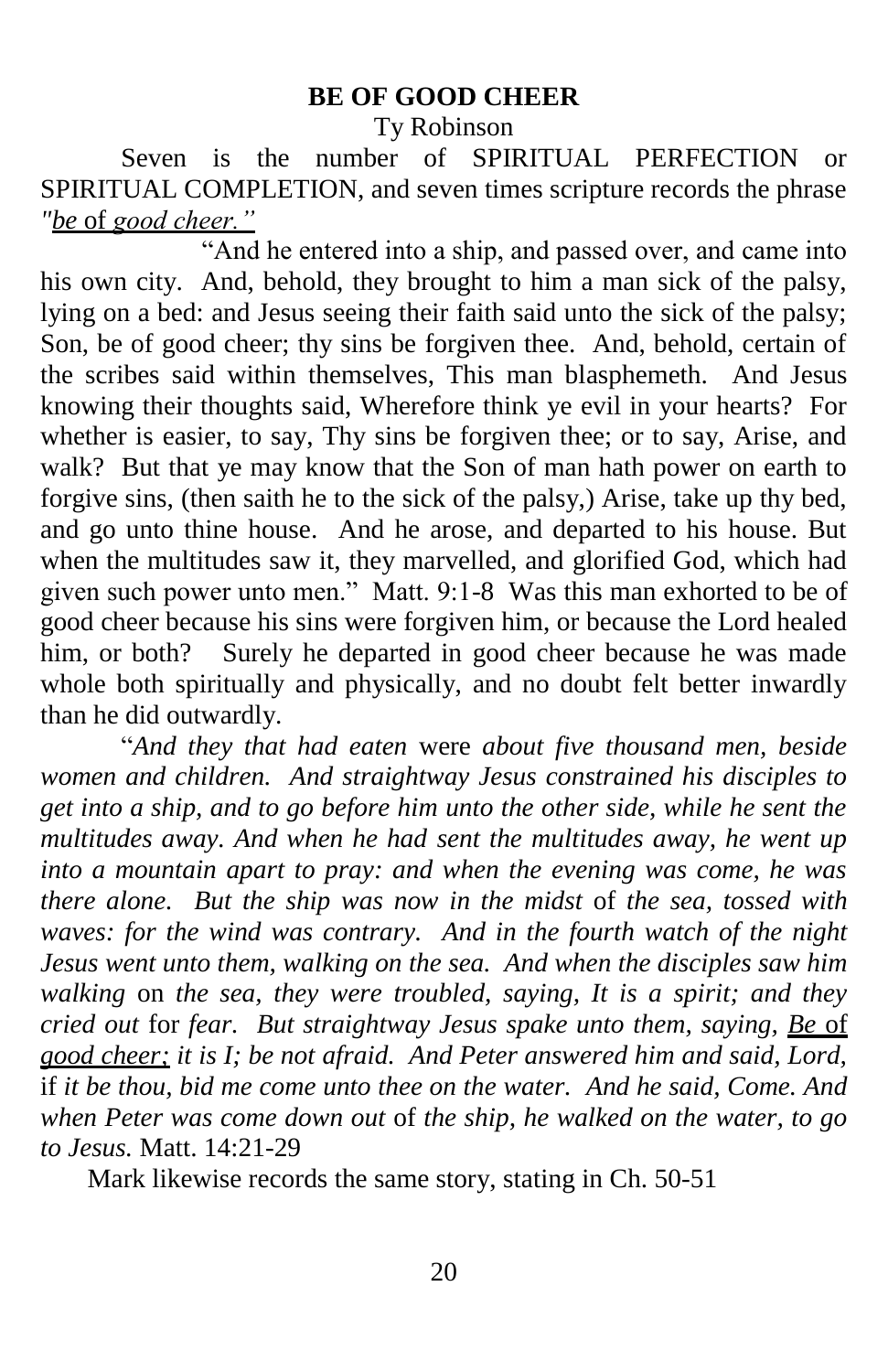"*For they all saw him, and were troubled And immediately he talked with them, and saith unto them, Be* of *good cheer: it is I; be not afraid. And he went* up *unto them into the ship; and the wind ceased: and they were sore amazed in themselves beyond measure, and wondered."* His disciples, being rocked in a storm tossed ship in the middle of a dark night, were troubled at seeing Jesus walking on the raging sea, thinking He was a spirit. Once again Jesus cried out *"Be* of *good cheer: it is I, be not afraid,"*  and as He came unto the ship the wind ceased, showing us, among many other things, that Jesus is in control no matter how stormy life's troubled sea may be, or how dark the situation. He can calm the storm, and relieve fear, if we will only trust Him, and believe that he can do such impossible things.

Paul relates the following experience after his arrest in Jerusalem, as one of the darkest times of his Christian life. "And the night following *the Lord stood by him, and said, Be* of *good cheer, Paul:* for *as thou hast testified* of me *in Jerusalem, so must thou bear witness also at Rome"*  Acts 23:11 This one sentence lit a fire that carried the chief apostle to the Church forward for at least the next five years of his life. It gave him direction, and brought him to the place where he had the opportunity to preach even to those of Caesar's household! Yes, there were many trials that followed; plenty of times not to be of good cheer, but the Lord's message remained the same: *... Be* of *good cheer, Paul.* Paul's immediate circumstances did not change, but his heart was left in good spirits, and he probably did not sleep the rest of that night, having been given a shot of spiritual adrenaline that carried him all the way to Rome!

Acts 27 records the journey to Rome wherein Paul was on a ship with 276 souls, all doomed to die in another stormy sea, ... but for the grace of God. ―*And when neither sun nor stars in many days appeared, and no small tempest lay* on *us, a11 hope that* we *should be saved was then taken away. But after long abstinence Paul stood forth in the midst*  of *them, and said, Sirs, ye should have hearkened unto me, and not have loosed* from *Crete, and* to *have gained this harm and loss. And now I exhort you* to *be* of good *cheer:* for *there shall be no loss* of *any man's life among you, but* of *the ship. For there stood by me this* 

*night the angel* of God, *whose I* am, *and whom I serve, Saying, Fear not, Paul; thou must be brought before*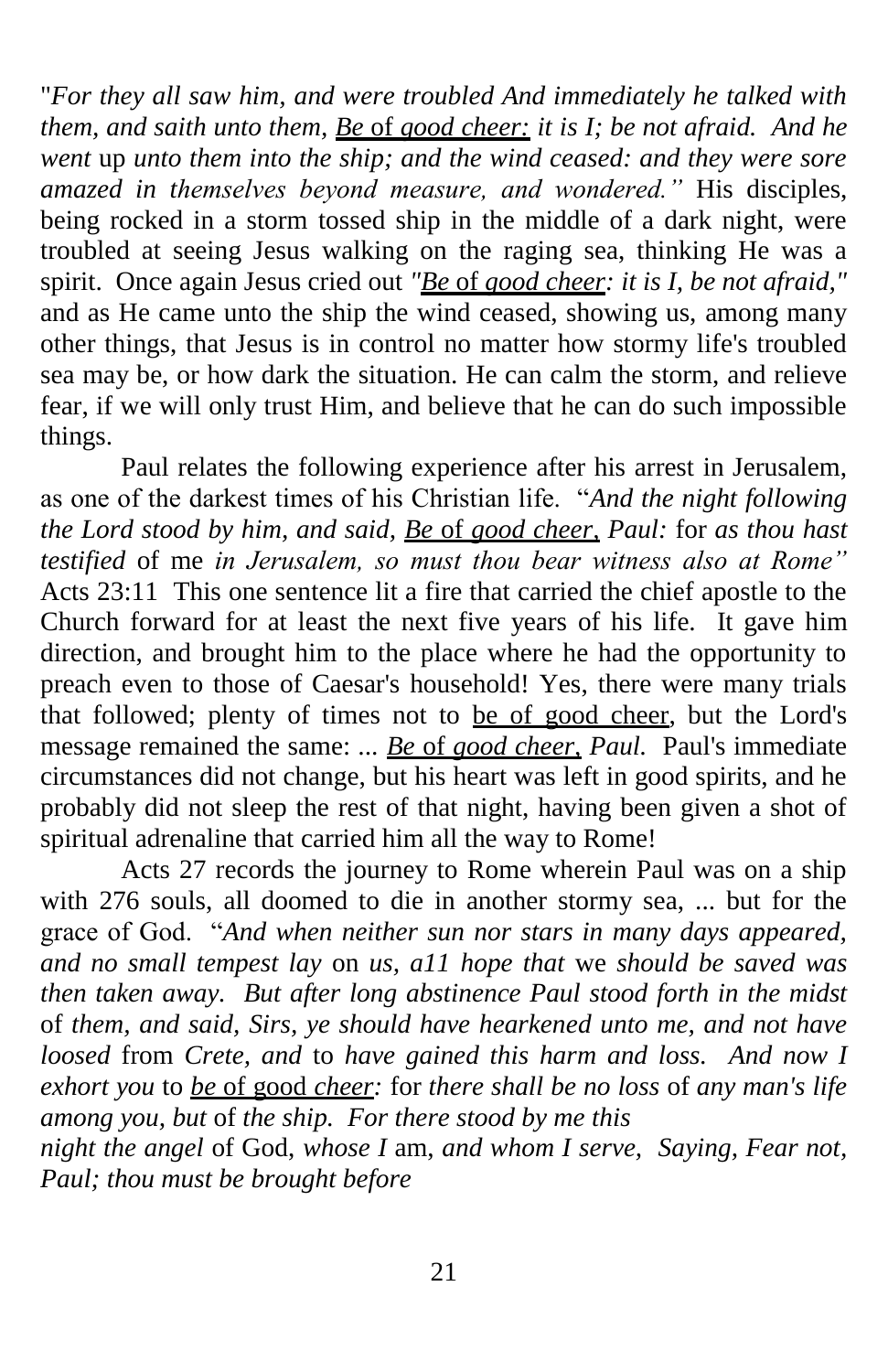*Caesar: and, lo, God hath given thee all them that sail with thee. Wherefore, sirs, be of* good *cheer:* for *I believe God, that it shall be even as it was told me.* . .. *And when he had thus spoken, he took bread, and gave thanks* to Go*d in presence* of *them all: and when he had broken it, he began* to *eat. Then were thev all* of *good cheer, and they also took some meat. And we were in all in the ship two hundred threescore and sixteen souls.... And* so *it came to pass, that they escaped all safe* to *land".* V. 20- 44

What have we just seen in these six "be of good cheer" scriptures? First a sick man told by Jesus *... Son, be of' good cheer; thy sins be forgiven thee.* After having his sins forgiven, the Lord Jesus healed him of his disease. Secondly, Jesus' disciples, fearing for their lives on a storm tossed sea, proved to themselves, and to us, that dark night, that He can calm the storm, and relieve fear, if we will focus our trust only on Him. The third witness is the Apostle Paul in prison, in another seemingly hopeless situation with no way out, when at the darkest hour of the night Jesus came and spoke *... Be of good cheer, Paul:* for *as thou hast testified*  of me *in Jerusalem, so must thou bear witness also at Rome.* Our next scripture reference occurred on board the ship to Rome, as Paul believed God for himself and then exhorted 276 doomed souls to be of good cheer, for they were not to die in that severe storm, that life had brought their way. They all claimed Paul's assurance of good cheer, and all escaped safe to land, the implication being that they all were saved.

The seventh scripture proclaiming the phrase "be of good cheer" is found in JOHN 16:33, and speaks to all desiring His SPIRITUAL PERFECTION as we too travel life's troubled sea: "These things I have *spoken unto you, that in me ye might have peace. In the world ye shall have tribulation: but be of good cheer; I have overcome the world.* There really is only one way to be of good cheer, and that is to believe The Word of God, Who is Jesus, trust His divine plan, focus upon Him, and experience His peace. **~~~~~~~~~~**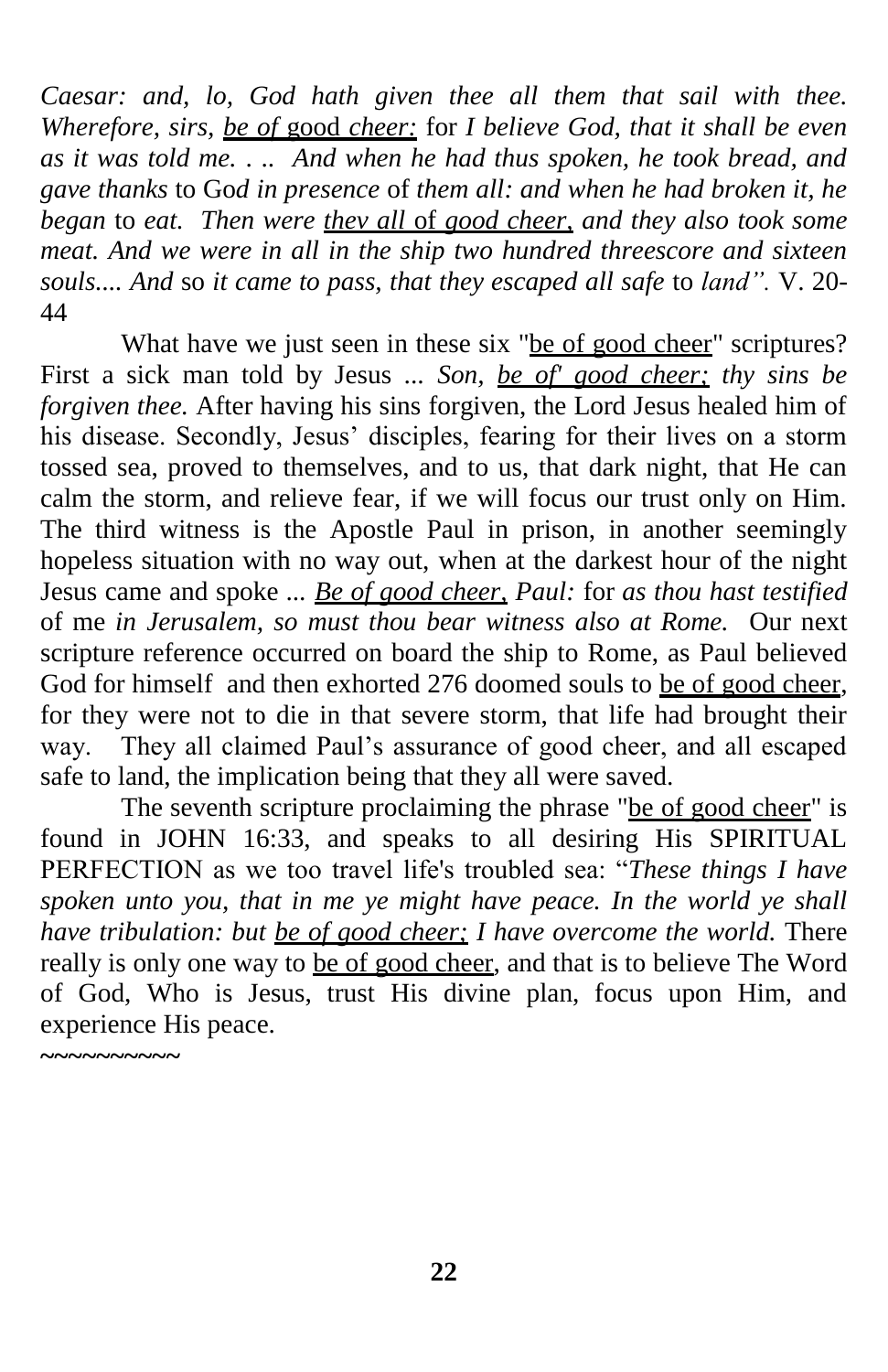# *The Cries Of Jesus* **Gene Hawkins**

"I am weary of my crying: my throat is dried: mine eyes fail while I wait for my God." Psa 69:3

Psalm 69 is known as the trespass offering psalm. The language used here is very similar to that of Psalm 22 for both of them describe Jesus undergoing the effects of being made sin, and suffering the wrath of God because of it. The sin offering shows Christ being made sin for us and bearing it away behind God's back, "as far as the East is from the West." Psa. 103:12 The trespass offering bespeaks these same facts, but this offering required the offender, not only to make restitution for the damage done, but also to add the "fifth part more." Lev. 6:5 Thus Jesus says here in our Psalm "....then I restored that which I took not away." V. 4

"I am weary of my crying..." is indicative of the fact that Jesus was crying out even before He went to the cross, a fact that Paul confirms in Hebrews 5. "So also Christ glorified not himself to be made an high priest; but he that said unto him, Thou art my Son, to day have I begotten thee. As he saith also in another place, Thou art a priest for ever after the order of Melchisedec. Who in the days of his flesh, when he had offered up prayers and supplications with strong crying and tears unto him that was able to save him from death, and was heard in that he feared;…". V. 5-7 The apostle's intent here is to show that the priesthood of Melichisedec was far superior to that of Aaron, and that priesthood belonged to Jesus. His reference to "strong crying" is the record of Jesus' experience in the garden of Gethsemane the night He was arrested. "And being in an agony he prayed more earnestly: and his sweat was as it were great drops of blood falling down to the ground." Luke 22:44 Thus the first cry we would notice is the Cry Of Agony. Luke alone tells us of this incident, whereby Jesus expressed the effects of great pressure falling upon a Man. He recoiled at the prospect of being made sin and enduring the devastating results of God's wrath being poured out upon it. It was as a Man that He prayed earnestly "....Father, if thou be willing, remove this cup from me: nevertheless not my will, but thine, be done." Luke 22:42 Paul tells us here that He cried out to One "who was able to save him from death," but that was in no wise the purpose of God. Jesus must go to the cross, and thus surrendered to God's full plan and purpose for Him.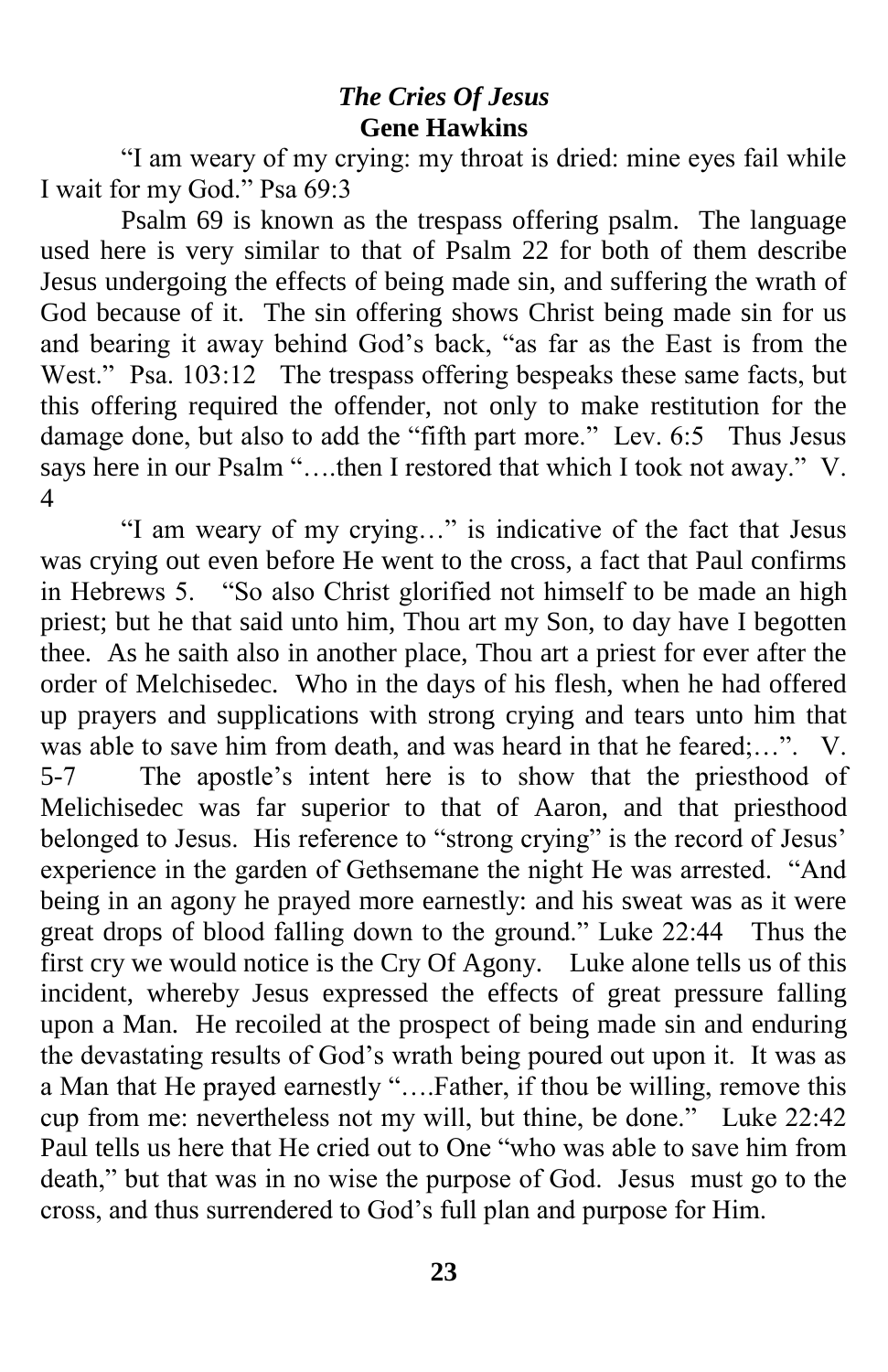This brings us to His second cry found in Mark's gospel. "And when the sixth hour was come, there was darkness over the whole land until the ninth hour. And at the ninth hour Jesus cried with a loud voice, saying, Eloi, Eloi, lama sabachthani? which is, being interpreted, My God, my God, why hast thou forsaken me?" Mark 15:33,34 This is the Cry Of Abandonment, as God literally turns His back on Him. This isolation is further reinforced by a number of statements from Psa. 22. Jesus begins with the direct quotation "My God, my God, why hast thou forsaken me?" He continues with "why art thou so far from helping me, and from the words of my roaring? O my God, I cry in the daytime, (perhaps a reference to Gethsemane) but thou hearest not; and in the night season, (that awful three hours of darkness on the cross) and am not silent…. Our fathers trusted in thee: they trusted, and thou didst deliver them. They cried unto thee, and were delivered: they trusted in thee, and were not confounded. But I am a worm, and no man; a reproach of men, and despised of the people." V. 1-6 Those Jewish fathers cried out, as they trusted Him in their day of misery and were delivered, but such deliverance will not be extended to Him. He cries out again in V. 11 "Be not far from me; for trouble is near; for there is none to help." He has been totally abandoned, left to bear the full brunt of God's judgment for the sins of mankind from the fall of Adam in the Garden of Eden, to the time when time shall be no more. That entire "body of sin" (Rom. 6:6) must be laid upon Him if He is going to destroy it, and Jesus understood that this was His very mission, His reason for coming down from the courts of glory into this world of sin and unrighteousness. "Now is my soul troubled; and what shall I say? Father, save me from this hour: but for this cause came I unto this hour." John 12:27

After the three hours of indescribable darkness, symbolic of the fact that God literally forsook Jesus and sent Him away into "outer darkness, which we as Christians, will never experience, the cry of abandonment suddenly gives way to a Cry Of Triumph. "And Jesus cried with a loud voice, and gave up the ghost." And the veil of the temple was rent in twain from the top to the bottom." Mk. 15:37,38 This is God's signature to the fact that the holy of holies has now been opened. Heretofore, only the high priest could enter that sacred place, and that only one a year; on the great day of atonement.Lev. 16 This was where the ark and mercy seat had been placed, and represented the closest, most intimate, place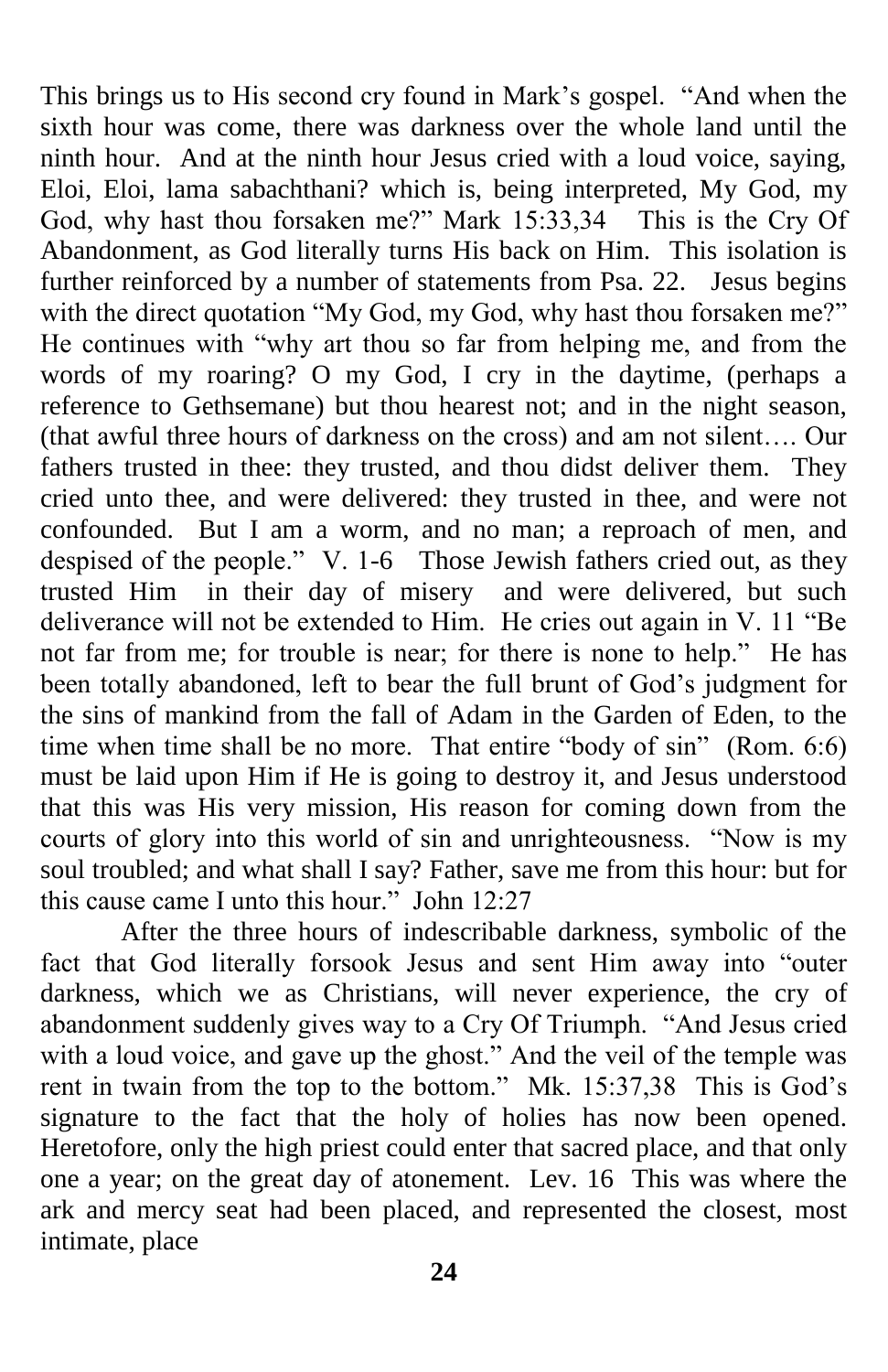of divine fellowship. Now it has been opened for all priests who desire such a close audience with God. Paul exhorts us in Heb. 4:16 "Let us therefore come boldly unto the throne of grace, that we may obtain mercy, and find grace to help in time of need." Thus God Himself rent that veil and punctuated Jesus' cry of triumph showing that the path is wide open to the very heart of God. Mark tells us that Jesus "cried with a loud voice," but he does not reveal what He said. John however does, as he relates these same chronological events. "John 19:28 After this, Jesus knowing that all things were now accomplished, that the scripture might be fulfilled, saith, I thirst. Now there was set a vessel full of vinegar: and they filled a spunge with vinegar, and put it upon hyssop, and put it to his mouth. When Jesus therefore had received the vinegar, he said, It is finished: and he bowed his head, and gave up the ghost." John  $19:28-30$ IT IS FINISHED! is not a cry of defeat, or despair or simply resignation proclaiming "My life is over." It is rather a shout of triumph announcing first of all that redemption is complete. My work is finished, sin is done away and there is nothing left for man to pay. Sadly, even many Christians today have never grasped this glorious message. It seems they are still trying to pay, to make some kind of restitution for their wrong doing and mistakes, hoping to endear themselves to God and gain His Favor. God, however, was absolutely satisfied with His work and it is an insult to both Father and Son to try and add anything to it.

"IT IS FINISHED!" is also Jesus shout of victory proclaiming loudly that the battle against Satan is over, and indeed He was won. Some have taught that when Jesus left the cross, he went down to hell and "grappled" with the devil, to wrest away the keys of death and hell from him. That is not the case. Scripture plainly affirms that Jesus went to Paradise, upper sheol, Abraham's bosom, that is, the abode of the righteous dead, and He was indeed on a mission. Peter plainly tells us that ―….Christ also hath once suffered for sins, the just for the unjust, that he might bring us to God, being put to death in the flesh, but quickened by the Spirit: By which also he went and preached unto the spirits in prison;." I Pet. 3:18,19 Paul further explains that mission indicating that Jesus preached a message of deliverance to those captive spirits "When he ascended up on high, he led captivity captive,..." Eph 4:8 This simply means that Jesus took the spirits of those righteous dead, back to heaven with Him, when He ascended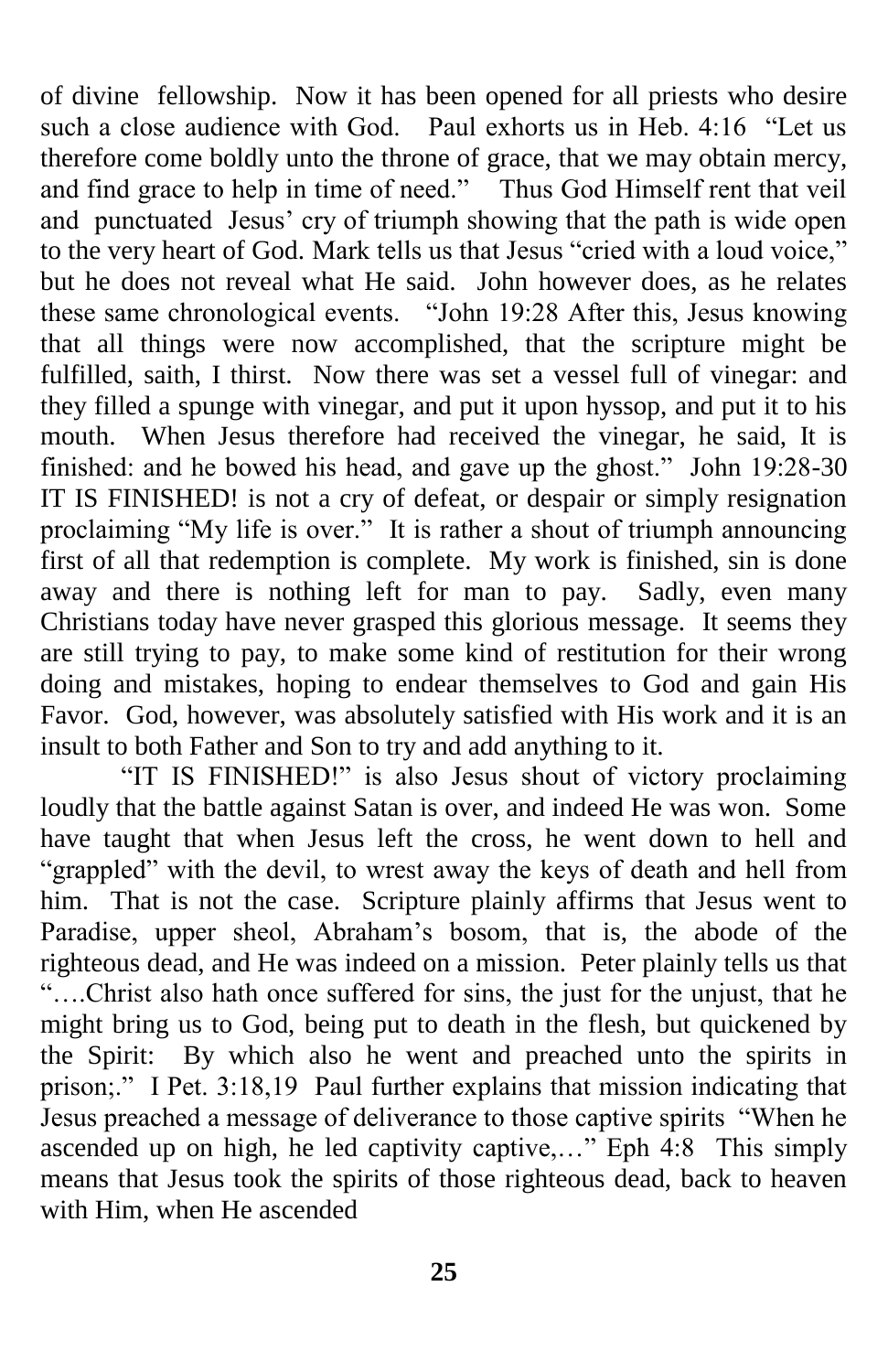on high. Thus, Paradise is now located in heaven and we are greatly comforted to know that "to be absent from the body," is "to be present with the Lord." II Cor. 5:8

The fact is that Satan was not then, nor is he now in hell. He is declared to be the "prince of the power of the air," (Eph. 2:2) and he was very much on the scene, raging against Jesus as He hung on the cross. Psalm 22 plainly describes it thus: "Many bulls have compassed me: strong bulls of Bashan have beset me round. They gaped upon me with their mouths, as a ravening and a roaring lion. Save me from the lion's mouth: for thou hast heard me from the horns of the unicorns." Vs. 12,13,21.

When Jesus cried out "It is finished," He meant that the battle with Satan was over, and indeed He had won. That fact was proven three days later when His spirit was reunited with His body and He marched out of that grave triumphantly, in effect, announcing that He had defeated Satan with his own weapon: death. This great threat of fear this arch enemy enemy had used against all mankind since the fall in Eden, has now been disannulled by Jesus. Death could not hold Him, and Satan's power, not only over Jesus, but all humanity, has been broken. Because of that great victory at the Cross, Jesus could now proclaim "I am he that liveth, and was dead; and, behold, I am alive for evermore, Amen; and have the keys of hell and of death." Rev. 1:18. The battle was truly over the moment Jesus cried out in triumph, "IT IS FINISHED!"

There is however, one cry left. It is the Cry Of Confidence. "And when Jesus had cried with a loud voice, (it is finished) he said, Father, into thy hands I commend my spirit: and having said thus, he gave up the ghost." Luke 23:46 Jesus' work of redemption was complete. The battle with Satan was done. Now he gives forth this cry of faith, which was actually probably no more than a whisper, but it expresses His absolute confidence in His Father's care, as He simply claimed the promise "For thou wilt not leave my soul in hell; (upper sheol) neither wilt thou suffer thine Holy One (His Body) to see corruption." Psa. 16:10 His mission to earth was absolutely complete, and now He would simply rest in the assurance that He was safe in the keeping of His Father, a confidence that would be realized on that first, and most glorious, Easter Morning!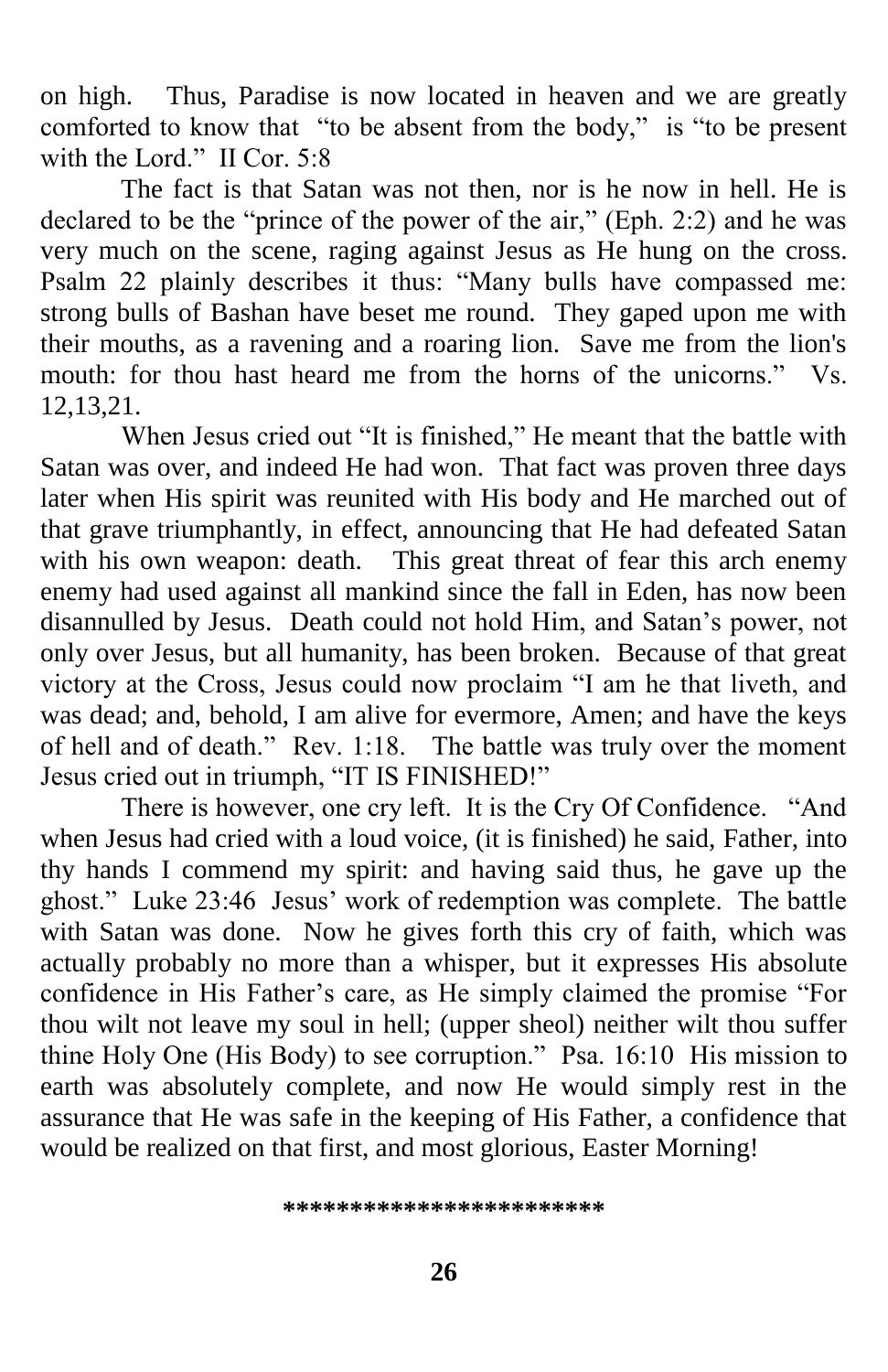### *PAUL'S GOSPEL IN THE SONG OF SOLOMON*

Alice S. Mooneyhan

Ch. 5:14 Cont'd.

"As gold rings set with the beryl." The beryl was the eighth stone mentioned in the foundation of the Holy City - Revelation 21. Eight is the new creation number. So it was in resurrection, as Head of the new creation, Christ was given all power and authority in heaven and earth. As a Man, He has been appointed Head of all principalities and powers - I Peter 3:22. In Isaiah 9:6, it is prophesied of Him, "His Name shall be called Wonderful, Counselor, The Mighty God, the everlasting Father, the Prince of Peace." For a thousand years He will reign as "The Mighty God." He will exercise that Divine authority which is symbolized by this golden ring.

"His belly is as bright ivory overlaid with sapphires." His "belly" or His "body" was like ivory encrusted with precious gems. Solomon had made a throne of ivory for himself. Ivory signifies endurance. For a thousand years Christ will sit on a throne of ivory. This description refers to His glorified body. "Who only hath immortality, dwelling in the light which no man can approach unto; whom no man hath seen, nor can see; to whom be honor and power everlasting. Amen" - I Timothy 6:16. The sapphire is a blue stone, and speaks of His heavenly character as a new creation -- the glorified Man.

5:15. "His legs are as pillars of marble." Marble is a stone which is very durable. This also speaks of his eternal existence as a Man. When God joined Adam and Eve in the Garden of Eden, Adam said, "This is now bone of my bones, and flesh of my flesh: she shall be called Woman, because she was taken out of man. Therefore shall a man leave his father and mother, and shall cleave unto his wife; and they shall be one flesh" -Genesis 2:23-24. Christ, the last Adam, left His place in glory to be joined to humanity. In Ephesians 5:30-31, the same statement which Adam made is applied to

27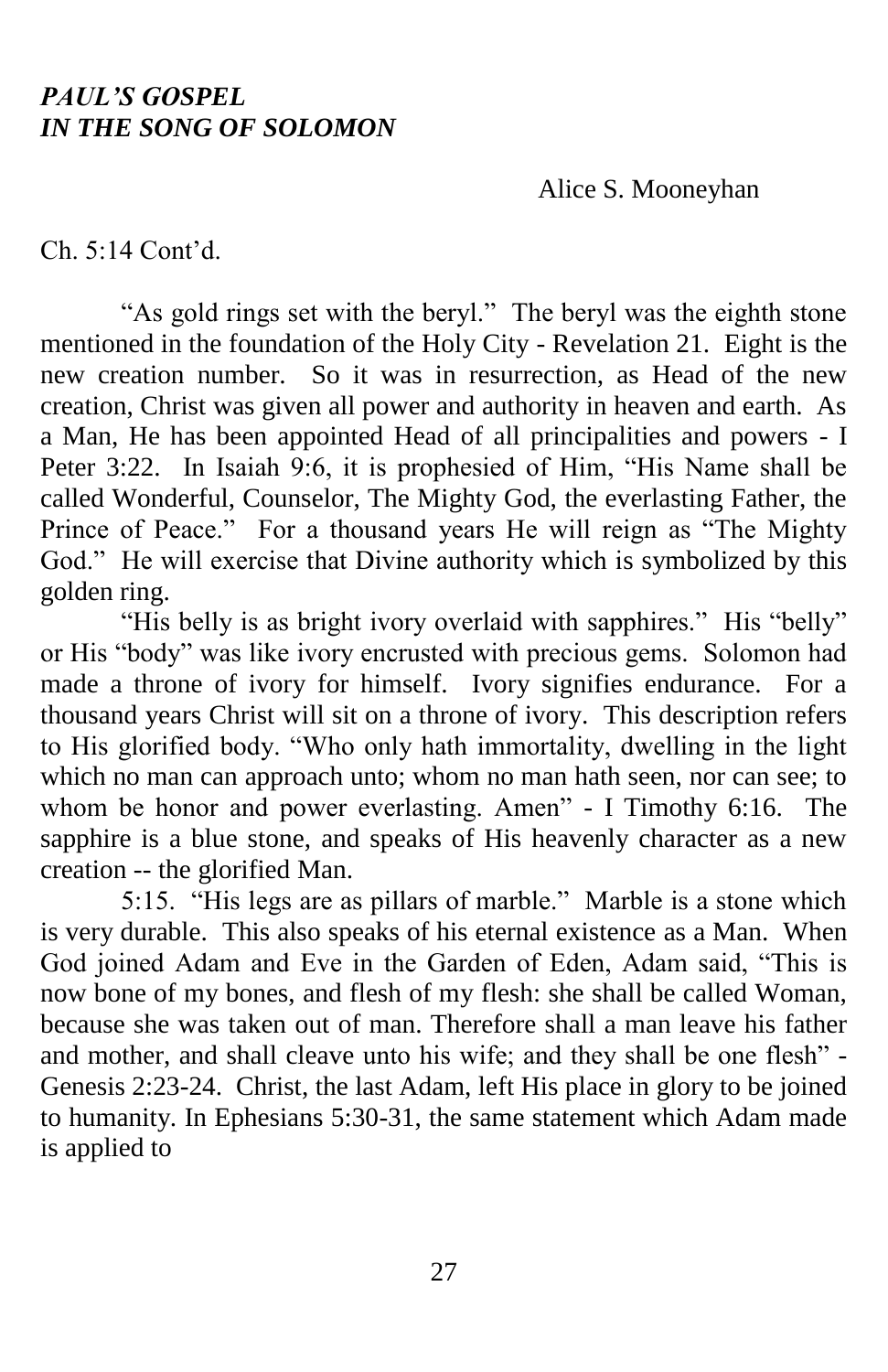Christ. Christ shall forever be joined to His people as one flesh - glorified flesh.

His legs are "set upon sockets of fine gold." This means that Divinity is underneath His humanity. He was the holy Son ofGod before He became a Man. The Scripture says that he "was in all points tempted like as we are, yet without sin" - Hebrews 4:15. He was perfect God and perfect Man, otherwise He could not have been made son for us. All of His glorified humanity rests upon the fact that He was the eternal Word of God before He became a Man.

"His countenance is as Lebanon, excellent as the cedars." Lebanon was a majestic snow-capped mountain in the northern part of Palestine. Nothing seems to portray the greatness and the majesty of God as do the lofty and awe-inspiring mountains. The countenance of this holy Man portrays the majesty and grandeur of God. The whiteness of the snow figures the purity and holiness and righteousness of His character. Cedars speak of the great ones of the earth. They symbolize strength and longevity. Christ is the greatest of all men. In strength and majesty He will be supreme forever.

5:16. "His mouth is most sweet." This speaks of the tenderness and compassion of the Son of Man. And wasn't He compassionate when He was on earth! He always spoke kindly to the poor and needy. The only time He spoke harshly was to the Pharisees and Sadducees, because they were hypocrites. I am sure that His eyes flashed fire when He spoke to them. He called them, "serpents, ye generation of vipers" - Matthew 23:33. One time He said, "Ye are of your father the devil" - John 8:55. But to the poor, needy and weak, He was always tender and compassionate. To us, whose heart He has won, He is most tender and loving.

"Yea, He is altogether lovely." When the Shulamite began to speak of her Beloved, she completely forgot herself in describing His excellency. In 4:9, He had said to her, "Thou hast ravished my heart with one of thine eyes, with one chain of thy neck." In 6:5, He says, "Turn away thine eyes from me, for they have overcome me." She fixed both her eyes on Him, and that is how she could give such a wonderful and perfect picture of Him. This is love's description of her Beloved. It is most precious and intimate. "This is my Beloved, and this is my Friend.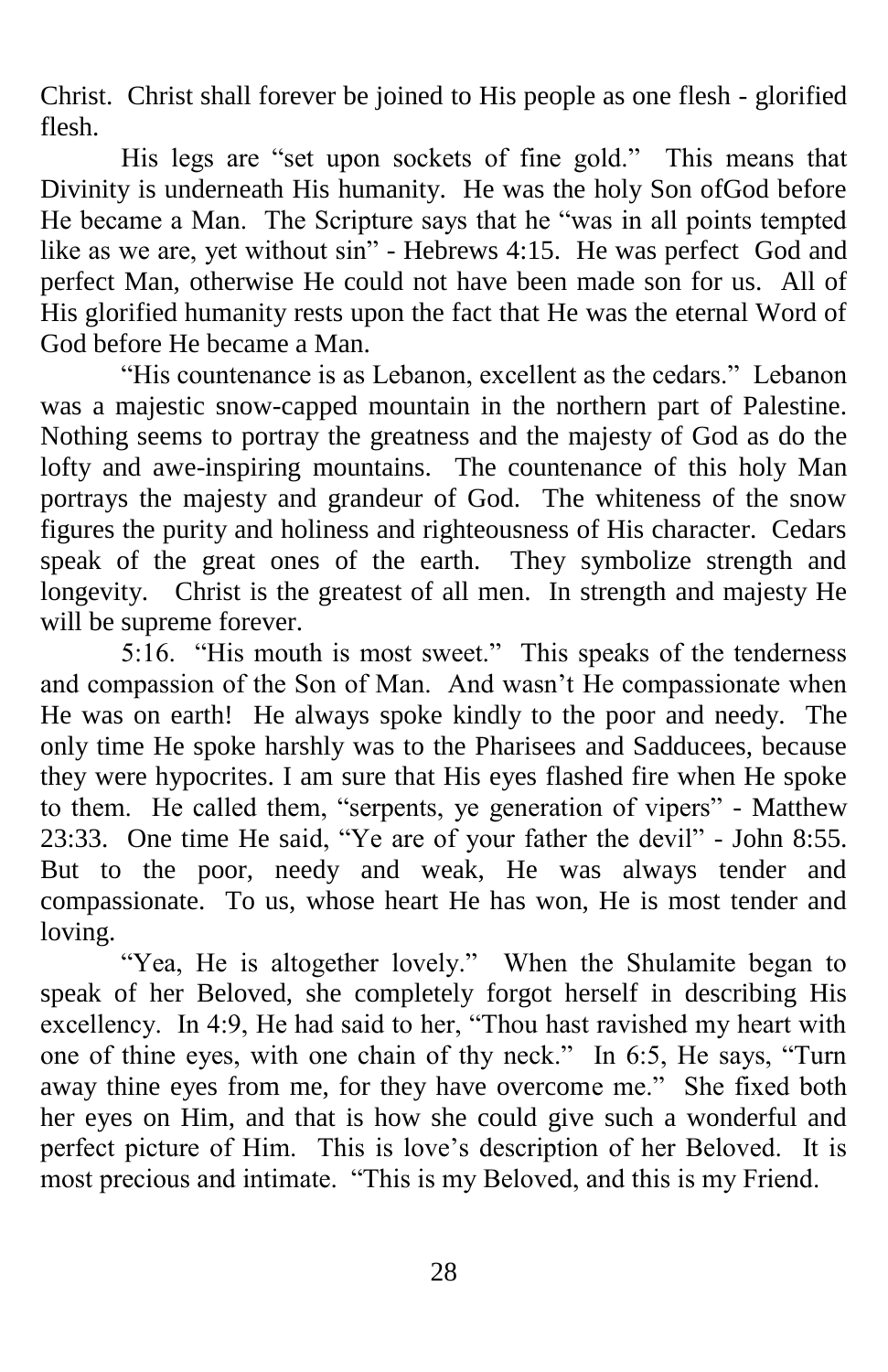## **"Christ in you, the Hope of Glory" Ch. 6:1-13**

This chapter corresponds with the truth given in Colossians. It is in contrast with Ephesians which gives the provisional truth of our position in Christ. In that epistle, all the spiritual riches of Christ have been given to us -- the new creation. In Colossians the practical side is stressed, "which is Christ in you, the hope of glory" - 1:27. The word "Colosse" means "correction." The Bridal saints accept the correction of the Word of God, by which they are brought to a perfect spiritual state and prepared to be a helpmeet for Christ.

6:1. "Whither is they Beloved gone, O thou fairest among women? Whither is thy Beloved turned aside? That we may seek Him with thee." In 5:8, the Shulamite was not aware of the whereabouts of her Beloved, but sought contact with Him through the daughters of Jerusalem. In the present chapter, the same daughters were aroused to question her concerning his whereabouts, because of her perfectly wonderful and beautiful eulogy of Him. She knows now where He is. She has become completely engrossed in the wonders of His Person, as she testifies of Him to others. Never again is her fellowship with Him broken.

In Colossians 1:9-11, Paul prayed for the Colossian saints thus; ―That ye might be filled with the (exact) knowledge of His will in all wisdom and spiritual understanding; that ye might walk worthy of the Lord unto all pleasing, being fruitful in every good work, and increasing in the knowledge of God; strengthened with all might, according to His glorious power, unto all patience and long-suffering with joyfulness." In this prayer, Paul asks that they might know, not only the full provision which God has made for us in Christ, but that they may have an experimental knowledge of God in a practical way. When this prayer is answered to the fullest extent, our state will have come to perfection. This is expressed in the words, "Unto all patience and longsuffering with joyfulness." Consider the word "all" and the number of times it is used in the book of Colossians. It implies completeness, perfection,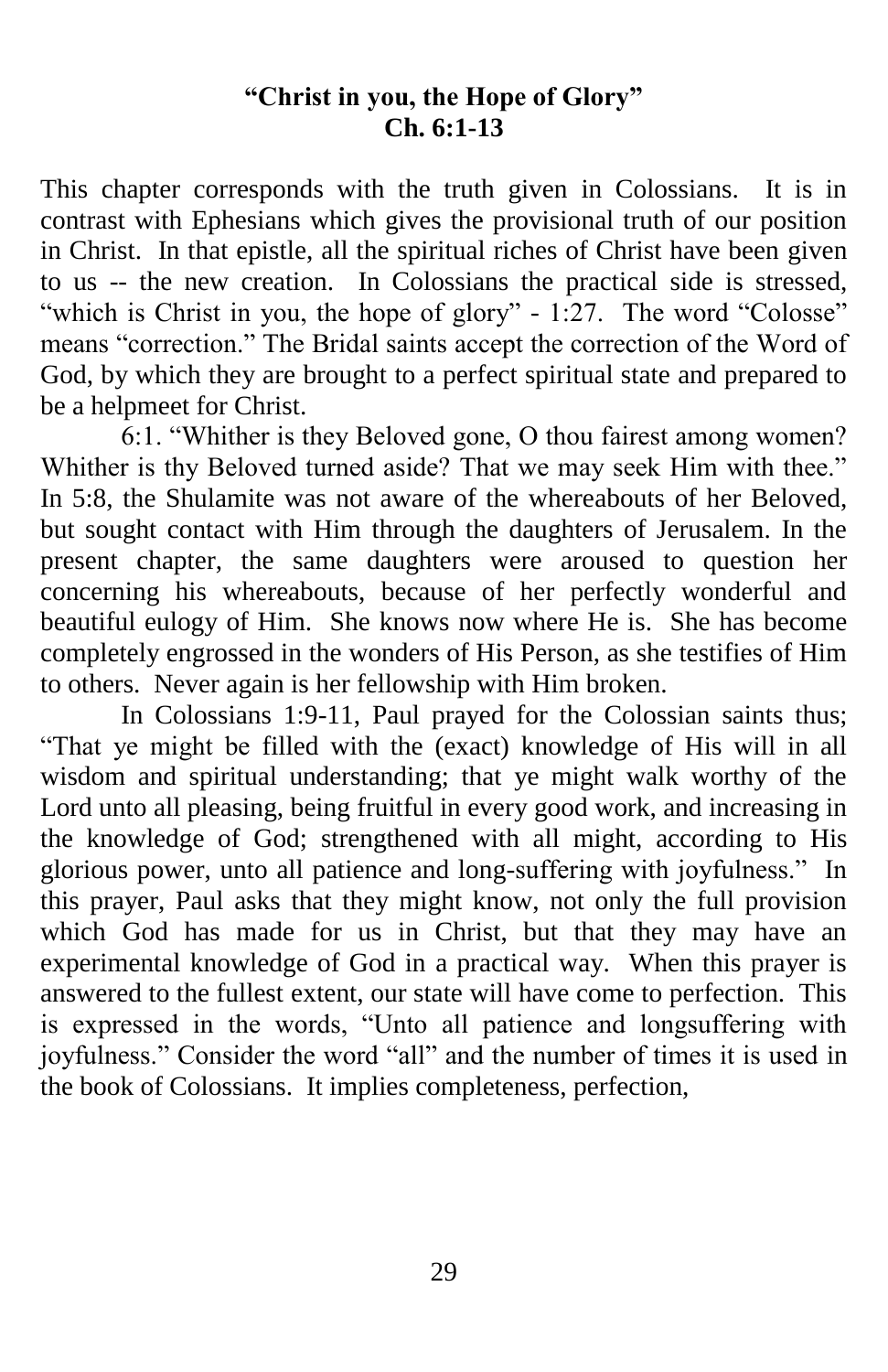entirety. A perfect knowledge of His will induces the knowledge of His whereabouts and of His activities. This she expresses in verse two.

6:2. "My Beloved is gone down into His garden to the beds of spices, to feed in the gardens, and to gather lilies." Wherever the saints of God meet together in the Name of the Lord, He is in the midst of them, feeding on their fellowship and worship. The saints themselves are likened to lilies - 2:1-2. The Bridal saints are likened to lilies among thorns.

6:3. "I am my Beloved's, and my Beloved is mine; He feedeth among the lilies." This verse expresses complete surrender to Him. In 2:16 she had laid claim to Him, but here she surrenders all to Him. This makes their fellowship complete. He feeds on her love.

6:4. "Thou art beautiful, O my love, as Tirzah, comely as Jerusalem." Tirzah and Jerusalem were royal cities in Canaan. Tirzah was a city of the ancient kings of Canaan, and Jerusalem was the capital of Judah, the place where the Lord chose to dwell in Israel. "Tirzah" means "my delight is in her." This expresses the pleasure which the Lord has in His people when the throne of their heart is fully surrendered to Him. After Israel is restored to fellowship with the Lord, the name of the city of Jerusalem will be called, "The Lord is There" - Ezekiel 48:35. Jerusalem on earth will be a figure of the New Jerusalem which will be the eternal habitation of God. Christ dwells in His people now. He becomes the King of the throne in our hearts.

"Terrible as an army with banners." Such saints "reign in life by one, Jesus Christ" - Romans 5:17. They are victorious over all the power of the enemy that is arrayed against them, for Christ is their life. "For we wrestle not against flesh and blood, but against principalities, against powers, against the rulers of the darkness of this world, against spiritual wickedness in high places" - Ephesians 6:13. "An army with banners" signifies a victorious army as they come marching home -- perhaps bedraggled, nevertheless, with banners waving.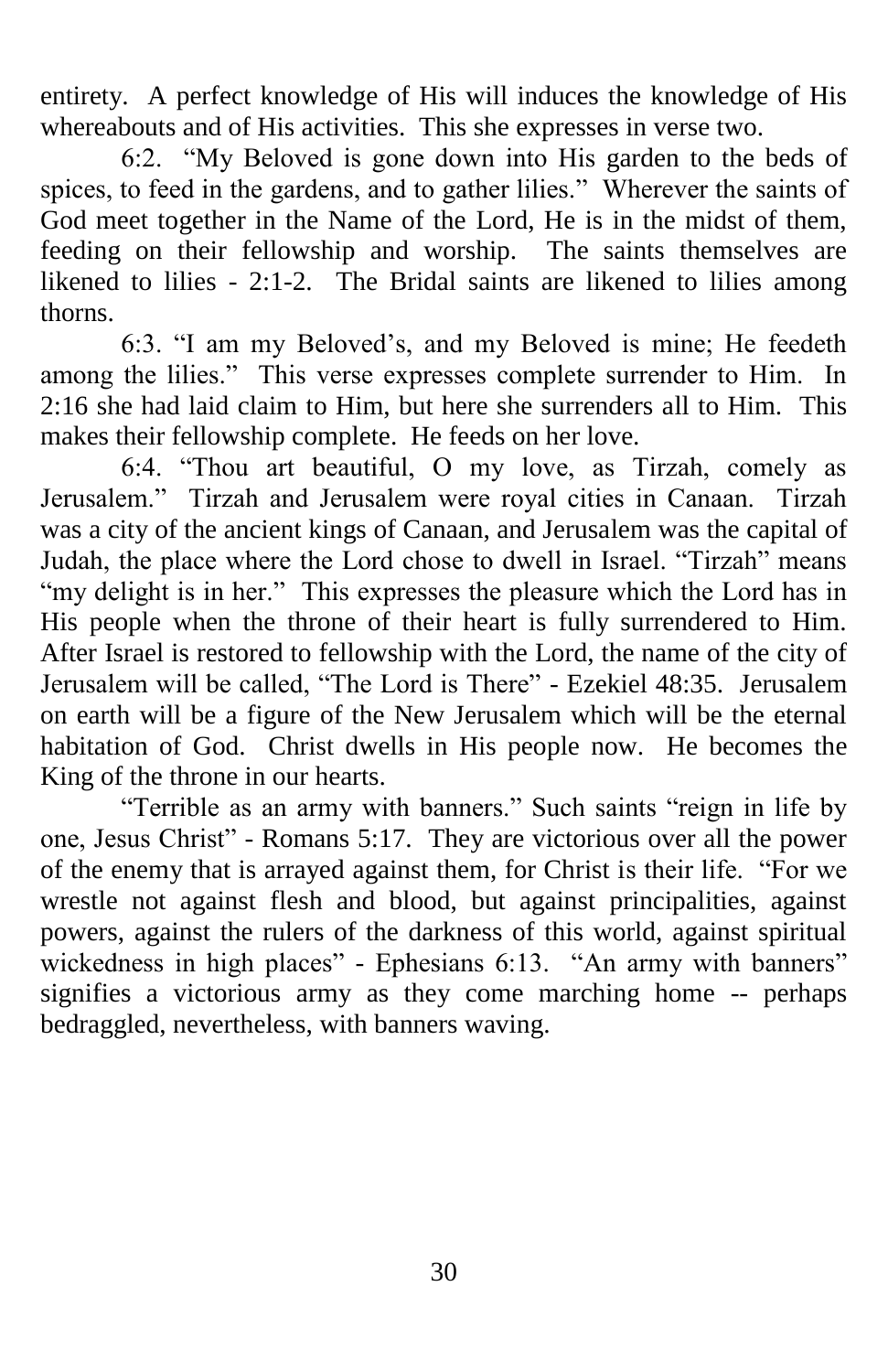# **Agree With God** Paul N. Smith

"And Moses went up from the plains of Moab unto the mountain of Nebo, to the top of Pisgah, that is over against Jericho. And the Lord showed him all the land….and the Lord said unto him, this is the land which I sware unto Abraham, unto Isaac, and unto Jacob, saying, I will give it unto thy seed: I have caused thee to see it with thine eyes, but thou shalt not go over thither. So Moses the servant of the Lord died there in the land of Moab, according to the word of the Lord. And He buried him in a valley in the land of Moab, over against Beth-peor, but no man knoweth of his sepulcher unto this day. And Moses was an hundred and twenty years old when he died; his eye was not dim, nor his natural force abated<sup>"</sup>

If anyone had the right to become bitter, it would have been Moses. Imagine all the hardships he had faced--eighty years in all--putting up with the constant murmuring and badgering of the children of Israel. He was doing everything he could to bring them into the Land of Promise. He shared God's anger a number of times because of their rebellion and unbelief. Now here he was, on the threshold of Canaan, in perfect health, well able to lead Israel over Jordan, where they, as well as he, could enjoy the benefits of God's blessings, and perhaps, forget some of the rigors of the wilderness life.

But no, God said, "You're not going over into the land, Moses, but I'll show it to you." Can you imagine God saying to us, "I'll show you what heaven is like, but you won't be able to go there"! Would we censure Moses if he had hung his head between his knees and wept? God had told him earlier (32:48-52) why he could not lead the people over. One, he smote the rock the second time, when God said only, "Speak to the rock." The rock in both cases represented Christ, the first time it was all right to smite the rock, because Christ had to be smitten for us. The second time was not necessary, because Jesus only had to die once, and all we need do is look to the Cross and live. But another very important reason he could not go in, is that Moses was identified with the Law, and the Law, no matter how strong and vigorous, could not lead the people over into their Promised Possessions. But, this is not our topic primarily.

Did Moses lose anything by not leading the people over into victory? No way! He was given a private burial where only God and the angels were in attendance, and then God hid him. Why? Because He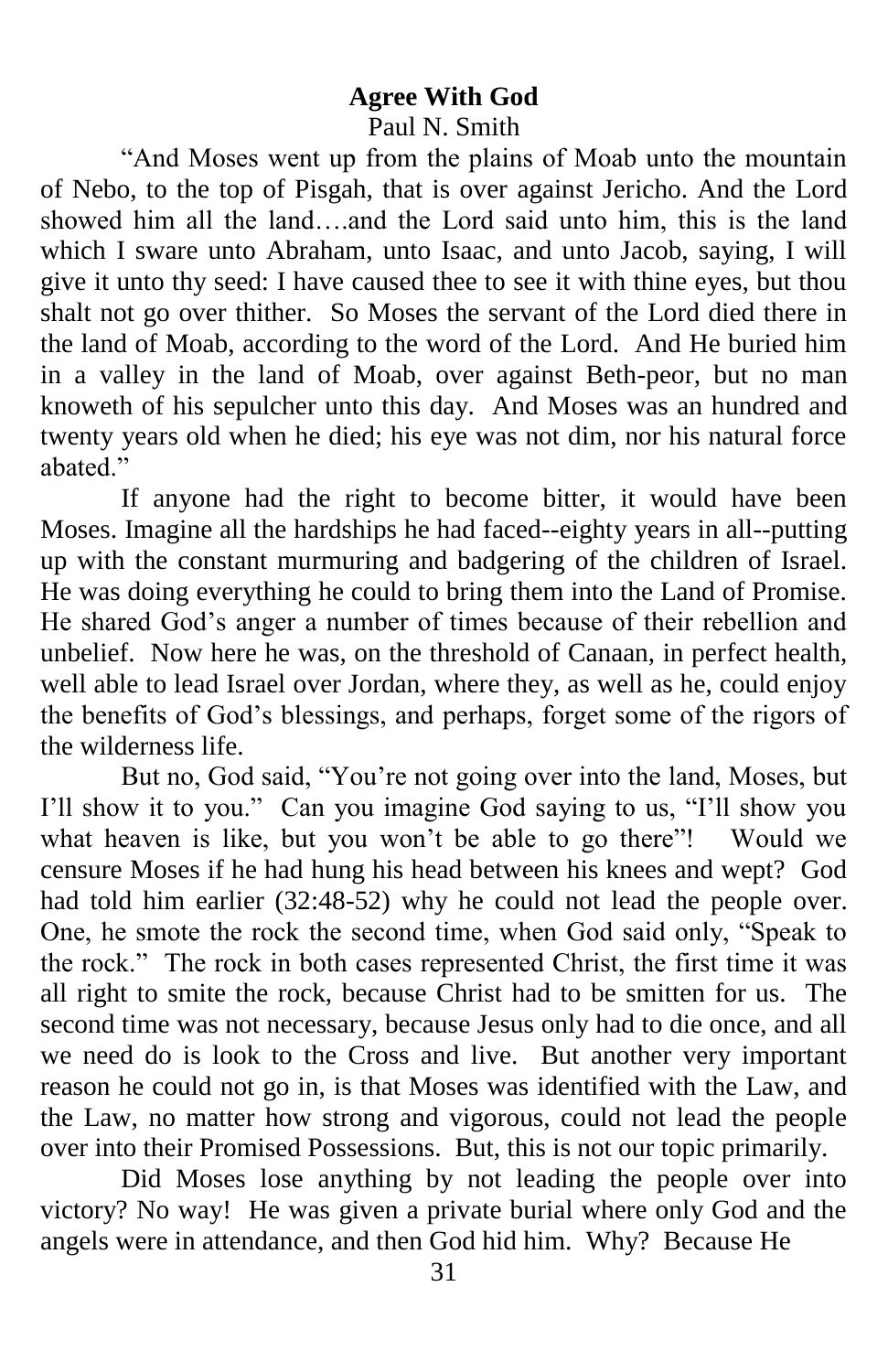had other plans for Moses. By reading Jude 9, we find that Michael was sent down to claim the body of Moses, to be resurrected. Satan objected because he knew that Jesus was purported to be the first fruit of the resurrection.

We read nothing about Moses' body in the Old Testament, and hundreds of years went by until suddenly a wonderfully strange event took place. In Matthew 16:27-28, Jesus spoke of His coming Kingdom and of His glorification. Then in chapter 17, Jesus took Peter, James and John to the top of a mountain and was transfigured before them. Then to their amazement, Moses and Elijah appeared there with Him and conversed with Him concerning His imminent death in Jerusalem. We are not told when Moses was resurrected, but here he appears in his eternal glorified body, along with Elijah and Jesus. Not bad! How long he remained in his secret grave we don't know, but I believe it wasn't very long. No, he did not get to go over into Canaan, but he did arrive in heaven much sooner than his contemporaries. He was saved the rigors of Canaan fighting and more of the treatment he had in the desert.

Tragedy happens to us at times, but let us remember that God always has something much better planned for us. If we go by way of the grave, before the Rapture, we'll just miss a lot of suffering and fighting. Whatever God says, we will be agreeable, just like Moses!

#### A Far Better Land Dwelling confined in this earthly tent, Oft times I groan, tempted to lament. I've a desire for a place, not made with hands, My heav'nly home, in a far and better land.

Cheerfully enduring, loss of all things here Pursuing eternal gains, to which I am heir. Though outwardly I may, be wasting away, By God's Word I'm renewed day by day.

God Speaks these words…. "Be of good courage! Don't lose heart! To make you a son was my plan from the start!" I must press on. I've made up my mind, Taking hold of Jesus, forgetting that behind.

Living, I set, my mind on things above Growing in grace and the knowledge of His love. I've a desire for endless days, Where I'll sing "worthy," and give Him praise. Cara Schnakenberg (Taken from II Cor.5 & Eph. 2:3)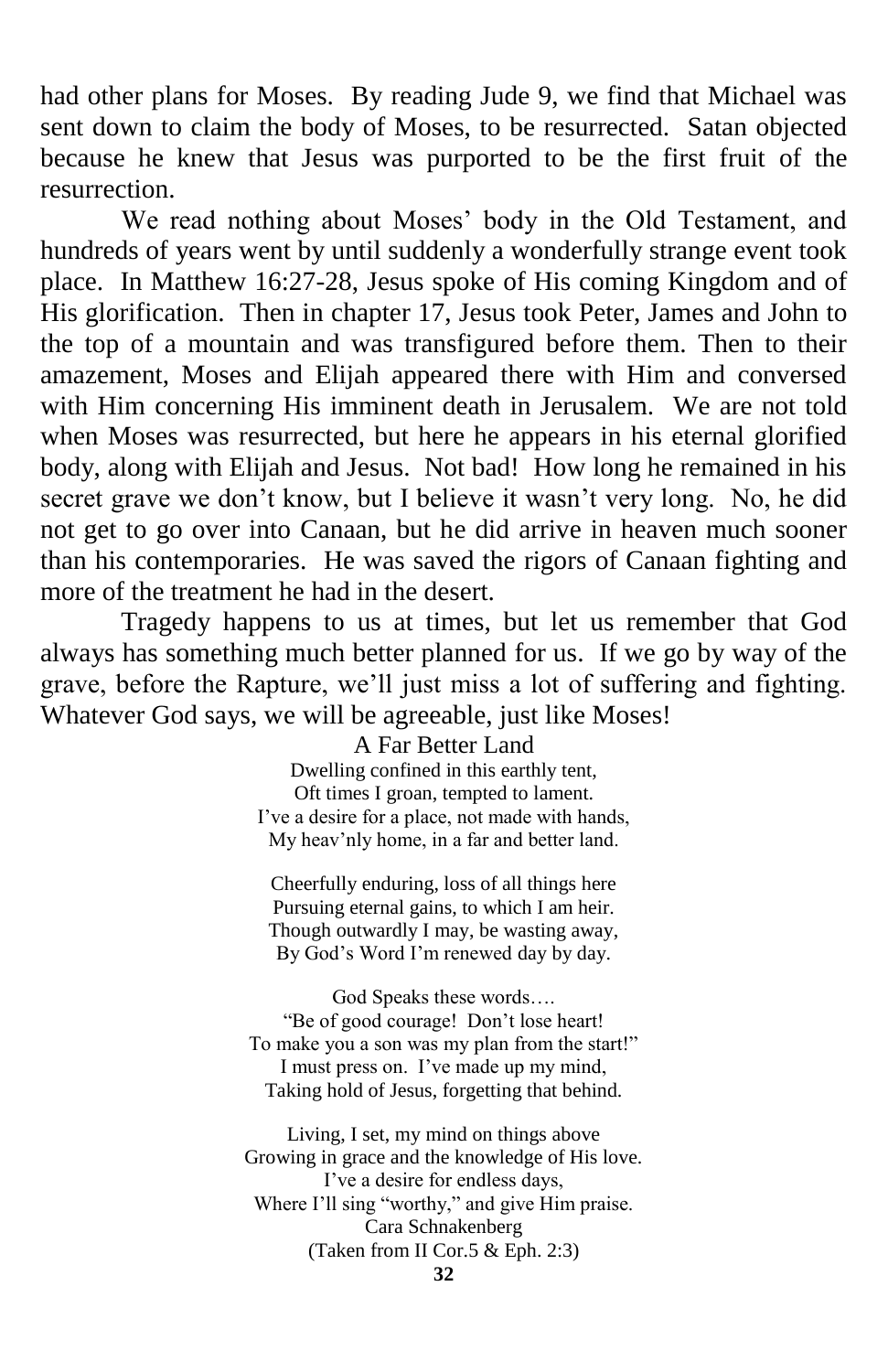# Jesus Lover Of My Soul

Charles Wesley, 1707-1788

"The Lord is good, a refuge in times of trouble. He cares for those who trust in Him." Nahum 1:7

This hymn written shortly after Charles' "heart-warming" experience at the Adlersgate Hall in London in 1738, it has since brought comfort and inspiration to countless numbers during "the storms of life."

The simple yet vivid language of this hymn gives it a special quality. Some have called it the "finest heart-hymn in the English language." Also the exaltation of Christ is truly noteworthy in such picturesque terms as "lover," "healer," "fountain," "wing," and "pilot." But possibly the greatest appeal of these lines is the assurance they give of Christ's consolation and protection through all of life and then for eternity.

There is no authenticated information as to what particular situation caused Wesley to write this text. A frightening storm at sea that he experienced while returning home from America may account for the nautical references. A story also has been mentioned of a bird flying into Charles' cabin for safety, while another incident is given of his hiding under a hedge after an attack by an angry mob opposing his ministry. Still others see this text as a picture of Wesley's own life as a young man as he struggled to find his peace with God before his dramatic Aldersgate conversion experience.

Taken from *Amazing Grace:366 Hymn Stories* and used by Permission of Kregel Publications. Author: Kenneth W. Osbeck

According to the above writer, there are a number of accounts as to how this song came to be, and another one is presented below.

"Mrs. Mary Hoover, of Bellefonte, Pennsylvania, whose grandmother was the heroine of the story, has related to her pastor this family tradition: Charles Wesley was preaching in the fields of the parish of Killyleagh, County Down, Ireland, when he was attacked by men who did not approve of his doctrines. He sought refuge in a house located on what was known as the Island Barn Farm. The farmer's wife, Jane Lowrie Moore, told him to hide in the milkhouse, down in the garden. Soon the mob came and demanded the fugitive. She tried to quiet them by offering them re-freshments. Going down to the milkhouse, she directed Mr. Wesley to get through the rear window and hide under the hedge, by which ran a little brook. In that hiding-place, with the cries of his pursuers all about him, he wrote this immortal hymn. Mr. Osbeck asserts that "Many different tunes have been used with this text, including several fine anthem and classical settings. The bestknown of these tunes in America is "Martyn," composed by Simeon B. Marsh." Neither the tune nor the lyrics are the same in "Grace and Glory Carols, where the song is identified as "Paul's Version." This anonymous writer took the first line of each stanza, adding the wealth of truth found in these lines. They seem to bespeak the writer's own experience as "let me to thy bosom fly." is replaced with "Bids me on His bosom. stay, showing one who had already arrived at this coveted place and simply wanted a greater intimacy with Christ. The extra verse also reflects the deep sanctification, purity, separation comfort and intimacy with Christ, which is found in Paul's message. We do not know who wrote either the tune or lyrics but we believe that Bro. Copley was responsible for these glorious words. We list them both side by side and will let our readers decide if they agree.

> Jesus, lover of my soul, let me to Thy bosom fly. While the nearer waters roll, while the tempest still is high! Hide me, 0 my Savior, hide-till the storm of life is past; safe into the haven guide, O receive my soul at last!